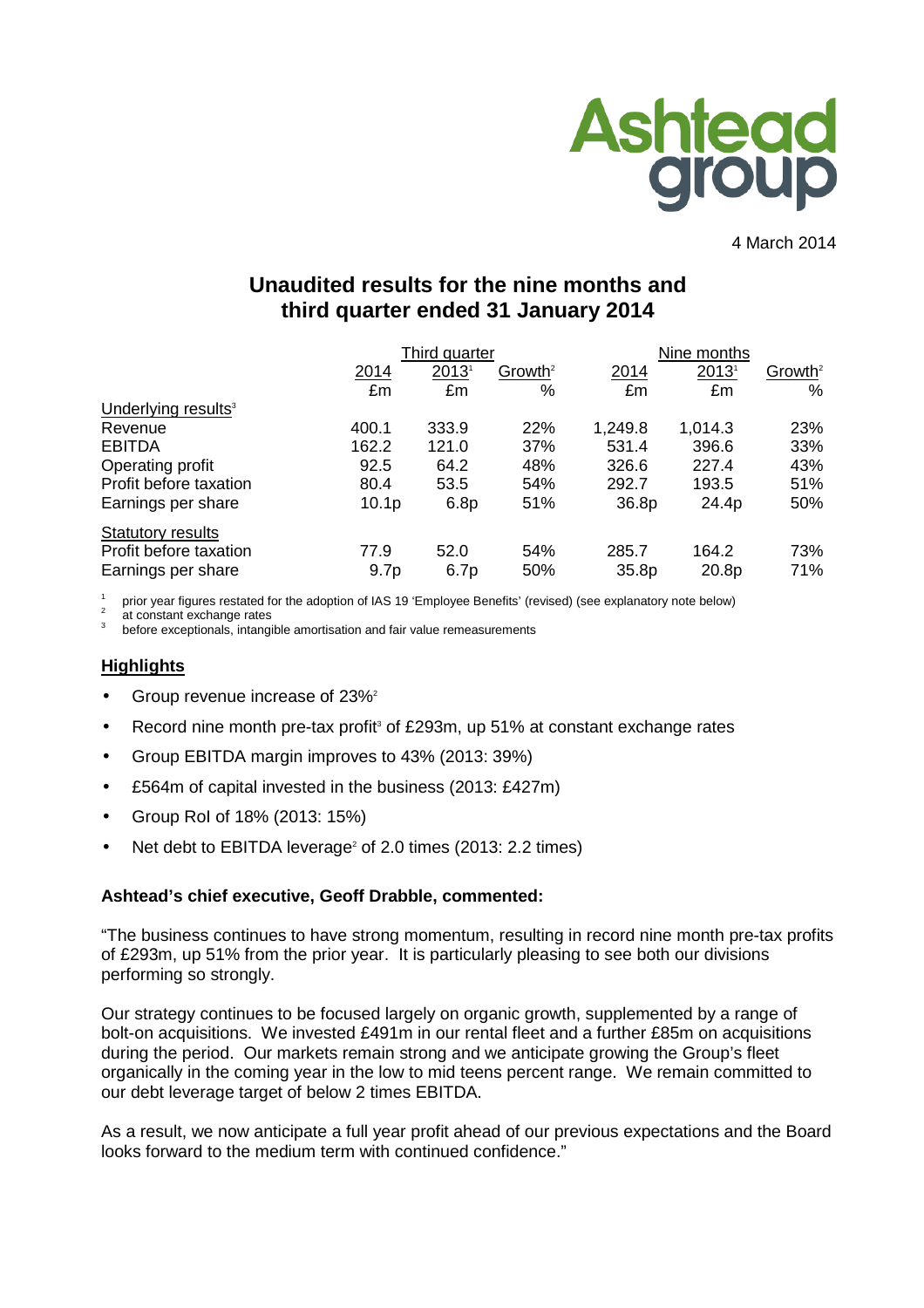Contacts:

Geoff Drabble Chief executive<br>
Suzanne Wood Finance director Finance Herberton (1980) 19726 9700 Brian Hudspith Maitland +44 (0)20 7379 5151

Geoff Drabble and Suzanne Wood will hold a conference call for equity analysts to discuss the results and outlook at **9.00am** on Tuesday, 4 March. The call will be webcast live via the Company's website at www.ashtead-group.com and a replay will also be available via the website from shortly after the call concludes. A copy of this announcement and the slide presentation used for the meeting will also be available for download on the Company's website. The usual conference call for bondholders will begin at 3pm (10am EST).

Analysts and bondholders have already been invited to participate in the analyst call and conference call for bondholders but any eligible person not having received dial-in details should contact the Company's PR advisers, Maitland (Astrid Wright) at +44 (0)20 7379 5151.

#### Explanatory note

Prior year figures have been restated following the adoption of IAS 19 'Employee Benefits' (revised). Adoption of the revised standard has decreased the Group's reported operating profit and has increased net financing costs. The net effect is to reduce profit before taxation by £1.3m for the year ended 30 April 2013. See note 1 for further information.

#### **Forward looking statements**

This announcement contains forward looking statements. These have been made by the directors in good faith using information available up to the date on which they approved this report. The directors can give no assurance that these expectations will prove to be correct. Due to the inherent uncertainties, including both business and economic risk factors underlying such forward looking statements, actual results may differ materially from those expressed or implied by these forward looking statements. Except as required by law or regulation, the directors undertake no obligation to update any forward looking statements whether as a result of new information, future events or otherwise.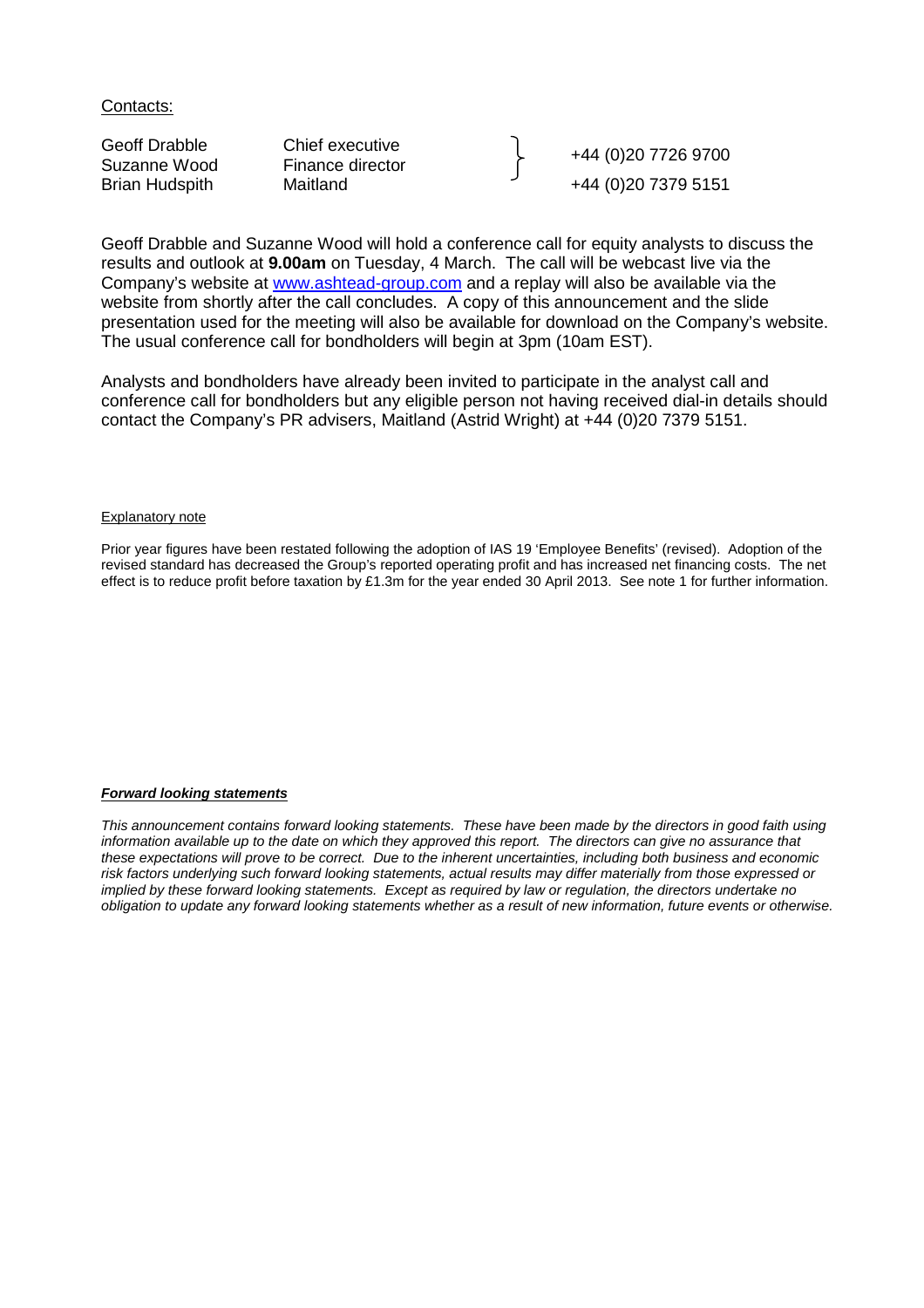| <b>NILE INDITION IBSUILS</b>                         | <u>2014</u> | Revenue<br>2013 | <b>EBITDA</b><br>2014<br>2013 |                     | 2014          | Operating profit<br>2013 |  |
|------------------------------------------------------|-------------|-----------------|-------------------------------|---------------------|---------------|--------------------------|--|
|                                                      |             |                 |                               | (restated)          |               | (restated)               |  |
| Sunbelt in \$m                                       | 1,658.1     | 1,368.0         | <u>755.2</u>                  | 571.5               | 494.2         | 357.6                    |  |
| Sunbelt in £m                                        | 1,048.2     | 860.9           | 477.4                         | 359.6               | 312.3         | 225.0                    |  |
| A-Plant                                              | 201.6       | 153.4           | 61.1                          | 43.5                | 21.4          | 8.9                      |  |
| Group central costs                                  |             |                 | (7.1)                         | $\underline{(6.5)}$ | (7.1)         | $\underline{(6.5)}$      |  |
|                                                      | 1,249.8     | 1,014.3         | 531.4                         | 396.6               | 326.6         | 227.4                    |  |
| Net financing costs                                  |             |                 |                               |                     | (33.9)        | (33.9)                   |  |
| Profit before tax, exceptionals,                     |             |                 |                               |                     |               |                          |  |
| remeasurements and amortisation                      |             |                 |                               |                     | 292.7         | 193.5                    |  |
| <b>Exceptional items</b>                             |             |                 |                               |                     |               | (18.0)                   |  |
| Fair value remeasurements                            |             |                 |                               |                     |               | (7.4)                    |  |
| Amortisation                                         |             |                 |                               |                     | (7.0)         | <u>(3.9)</u>             |  |
| Profit before taxation                               |             |                 |                               |                     | 285.7         | 164.2                    |  |
| Taxation                                             |             |                 |                               |                     | (106.2)       | (60.2)                   |  |
| Profit attributable to equity holders of the Company |             |                 |                               |                     | <u> 179.5</u> | <u> 104.0</u>            |  |
| <b>Margins</b>                                       |             |                 |                               |                     |               |                          |  |
| Sunbelt                                              |             |                 | 45.5%                         | 41.8%               | 29.8%         | 26.1%                    |  |
| A-Plant                                              |             |                 | 30.3%                         | 28.4%               | 10.6%         | 5.9%                     |  |
| Group                                                |             |                 | 42.5%                         | 39.1%               | 26.1%         | 22.4%                    |  |

**Nine months' results** 

Group revenue increased 23% to £1,250m in the nine months (2013: £1,014m) with strong growth in both businesses. This revenue growth, combined with ongoing operational efficiency, generated record underlying profit before tax of £293m (2013: £193m).

In Sunbelt, rental revenue grew 22% to \$1,484m (2013: \$1,213m), driven by a 17% increase in fleet on rent and 5% improvement in yield. Sunbelt's total revenue, including new and used equipment, merchandise and consumable sales, grew 21% to \$1,658m (2013: \$1,368m).

A-Plant continues to perform well and, with the acquisition of Eve Trakway ('Eve'), delivered rental revenue of £181m, up 33% on the prior year (2013: £136m). This reflects 21% more fleet on rent and a 10% improvement in yield. Yield has benefitted from a change in mix over the period which includes Eve's events work. Rental revenue growth excluding Eve was 18%, reflecting 10% more fleet on rent and 7% yield improvement.

Sunbelt's strong revenue growth, combined with continued operational efficiency resulted in a record nine month EBITDA margin of 46% (2013: 42%) as 63% of revenue growth dropped through to EBITDA. This contributed to an operating profit of \$494m (2013: \$358m). A-Plant's EBITDA margin improved to 30% (2013: 28%) and operating profit increased to £21m (2013: £9m).

Group profit before amortisation of intangibles and taxation was £293m (2013: £193m). After a tax charge of 37% (2013: 37%) of the underlying pre-tax profit, underlying earnings per share increased 51% to 36.8p (2013: 24.4p). Statutory profit before tax was £286m (2013: £164m) and basic earnings per share were 35.8p (2013: 20.8p).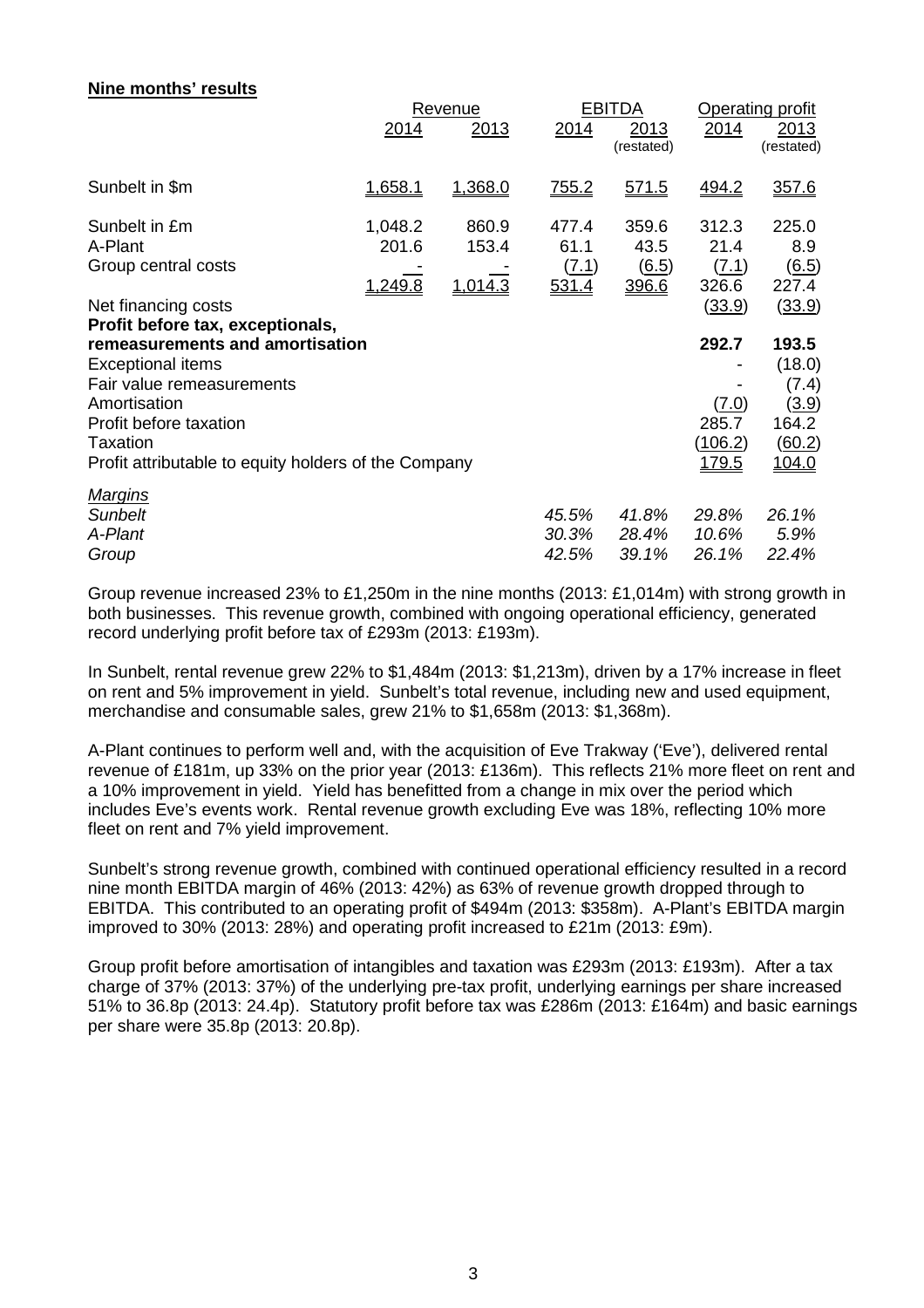## **Capital expenditure**

Capital expenditure in the nine months was £564m gross and £480m net of disposal proceeds (2013: £427m gross and £349m net). As a result of this investment, the Group's rental fleet at 31 January 2014 at cost was £2.5bn with an average age of 29 months (2013: 32 months).

Sunbelt's fleet size at 31 January was \$3.4bn. This larger fleet supported strong fleet on rent growth of 17% year on year. Average nine month physical utilisation was 71% (2013: 71%).

Capital expenditure is under constant review, based on market conditions. For the full year, we continue to expect gross capital expenditure of around £700m and net payments after disposal proceeds of around £600m.

Our expectation for next year is that the percentage growth in our fleet will be in the low to mid teens with capital expenditure at a similar level to this year. This level of expenditure is consistent with our strategy at this stage in the cycle of investing in organic growth, opening greenfield sites and continuing to reduce our leverage. As always, our capital expenditure plans remain flexible depending on market conditions and currently, our principal focus is on fleet deliveries through the first quarter of fiscal 2015.

## **Return on Investment<sup>1</sup>**

Sunbelt's pre-tax return on investment (excluding goodwill) in the 12 months to 31 January 2014 continued to improve to 26.0% (2013: 23.9%), well ahead of the Group's pre-tax weighted average cost of capital. In the UK, return on investment (excluding goodwill) improved to 9.1% (2013: 4.4%). For the Group as a whole, returns (including goodwill) are 18.3% (2013: 15.3%).

#### **Cash flow and net debt**

As expected, debt increased during the nine months as we invested in the fleet and made a number of bolt-on acquisitions and due to increased working capital to support higher activity levels. Net debt at 31 January 2014 was £1,266m (2013: £1,077m) whilst the ratio of net debt to EBITDA was 2.0 times (2013: 2.2 times) on a constant currency basis and 1.9 times (2013: 2.2 times) on a reported basis.

The Group's debt package remains well structured and flexible, enabling us to take advantage of prevailing end market conditions. Following the \$400m add-on to the 6.5% senior secured notes due in 2022, the Group's debt facilities are committed for an average of six years. At 31 January 2014, ABL availability was \$790m, with an additional \$645m of suppressed availability - substantially above the \$200m level at which the Group's entire debt package is covenant free.

#### **Current trading and outlook**

Our strong performance continued in February. With this continuing momentum in the business we now anticipate a full year profit ahead of our previous expectations and the Board looks forward to the medium term with continued confidence.

 $^1$ Underlying operating profit divided by the sum of net tangible and intangible fixed assets, plus net working capital but excluding net debt, deferred tax and fair value remeasurements.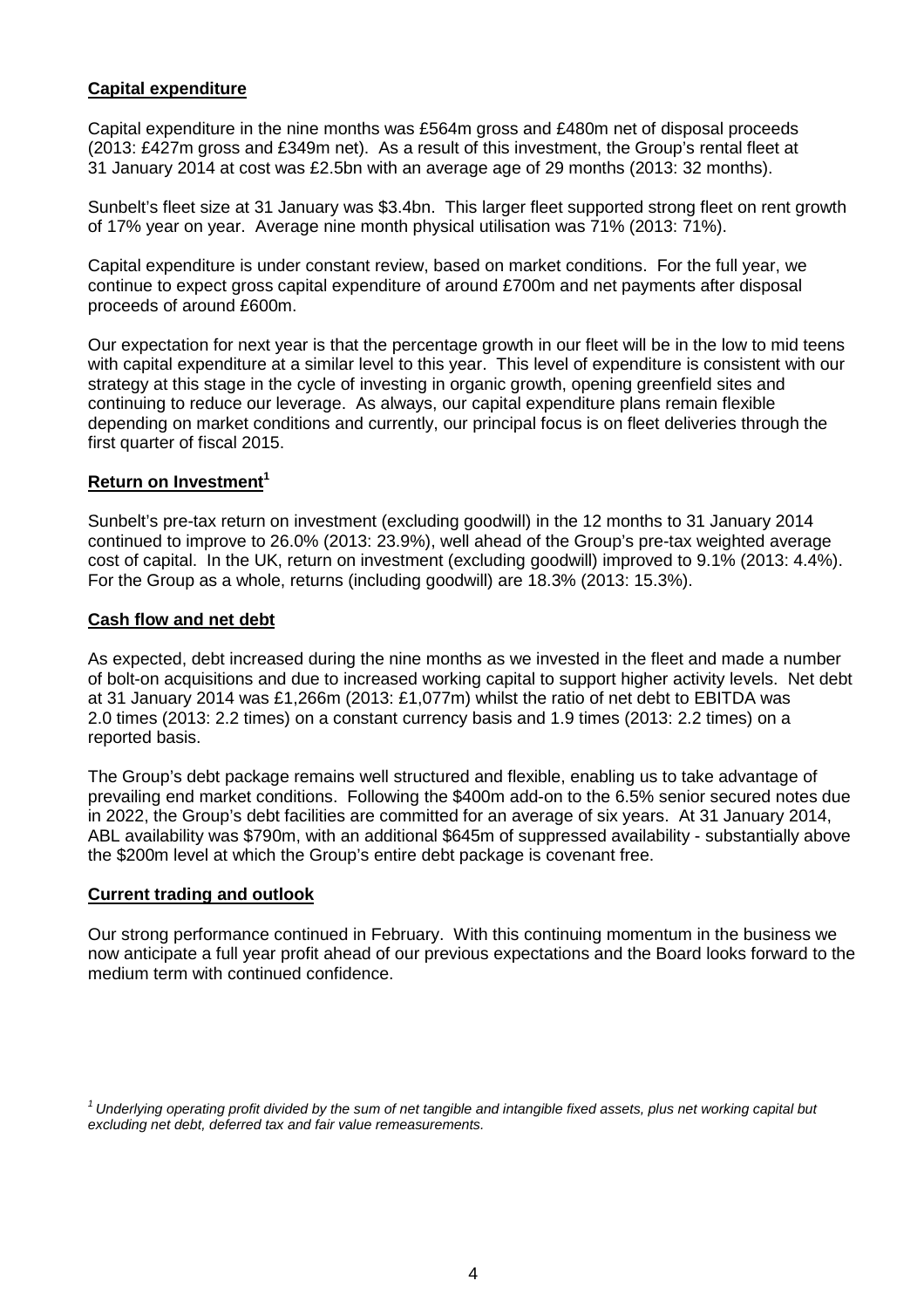## **CONSOLIDATED INCOME STATEMENT FOR THE THREE MONTHS ENDED 31 JANUARY 2014**

|                                                        |                                     | 2014               |                          |                                                   | <u> 2013</u>             |                           |
|--------------------------------------------------------|-------------------------------------|--------------------|--------------------------|---------------------------------------------------|--------------------------|---------------------------|
|                                                        | <b>Before</b><br>amortisation<br>£m | Amortisation<br>£m | Total<br>£m              | <b>Before</b><br>amortisation<br>£m<br>(restated) | Amortisation<br>£m       | Total<br>£m<br>(restated) |
| Third quarter - unaudited                              |                                     |                    |                          |                                                   |                          |                           |
| Revenue                                                |                                     |                    |                          |                                                   |                          |                           |
| Rental revenue<br>Sale of new equipment,               | 354.2                               |                    | 354.2                    | 294.7                                             |                          | 294.7                     |
| merchandise and consumables                            | 14.9                                |                    | 14.9                     | 15.8                                              |                          | 15.8                      |
| Sale of used rental equipment                          | 31.0                                |                    | 31.0                     | 23.4                                              |                          | 23.4                      |
|                                                        | 400.1                               | $\mathbb{Z}^2$     | 400.1                    | 333.9                                             | $\overline{\phantom{a}}$ | 333.9                     |
| <b>Operating costs</b>                                 |                                     |                    |                          |                                                   |                          |                           |
| Staff costs<br>Used rental equipment sold              | (104.8)<br>(24.0)                   |                    | (104.8)<br>(24.0)        | (92.7)<br>(20.4)                                  |                          | (92.7)<br>(20.4)          |
| Other operating costs                                  | (109.1)                             |                    | (109.1)                  | (99.8)                                            |                          | (99.8)                    |
|                                                        | (237.9)                             | $\equiv$           | (237.9)                  | (212.9)                                           | $\equiv$                 | (212.9)                   |
| <b>EBITDA*</b>                                         | 162.2                               |                    | 162.2                    | 121.0                                             |                          | 121.0                     |
| Depreciation                                           | (69.7)                              |                    | (69.7)                   | (56.8)                                            |                          | (56.8)                    |
| Amortisation of intangibles                            |                                     | (2.5)              | (2.5)                    |                                                   | (1.5)                    | (1.5)                     |
| <b>Operating profit</b><br>Investment income           | 92.5                                | (2.5)              | 90.0                     | 64.2                                              | (1.5)                    | 62.7                      |
| Interest expense                                       | (12.1)                              |                    | (12.1)                   | (10.7)                                            |                          | (10.7)                    |
| Profit on ordinary activities                          |                                     |                    |                          |                                                   |                          |                           |
| before taxation                                        | 80.4                                | (2.5)              | 77.9                     | 53.5                                              | (1.5)                    | 52.0                      |
| Taxation                                               | (29.9)                              | 0.8                | (29.1)                   | (19.2)                                            | 0.6                      | (18.6)                    |
| Profit attributable to equity                          |                                     |                    |                          |                                                   |                          |                           |
| holders of the Company                                 | 50.5                                | (1.7)              | 48.8                     | 34.3                                              | (0.9)                    | 33.4                      |
| Basic earnings per share<br>Diluted earnings per share | 10.1p<br>10.0p                      | (0.4p)<br>(0.3p)   | 9.7 <sub>p</sub><br>9.7p | 6.8 <sub>p</sub><br>6.8p                          | (0.1p)<br><u>(0.2p)</u>  | 6.7p<br>6.6p              |
|                                                        |                                     |                    |                          |                                                   |                          |                           |

\* EBITDA is presented here as an additional performance measure as it is commonly used by investors and lenders.

All revenue and profit for the period is generated from continuing operations.

Details of principal risks and uncertainties are given in the Review of Third Quarter, Balance Sheet and Cash Flow accompanying these condensed consolidated interim financial statements.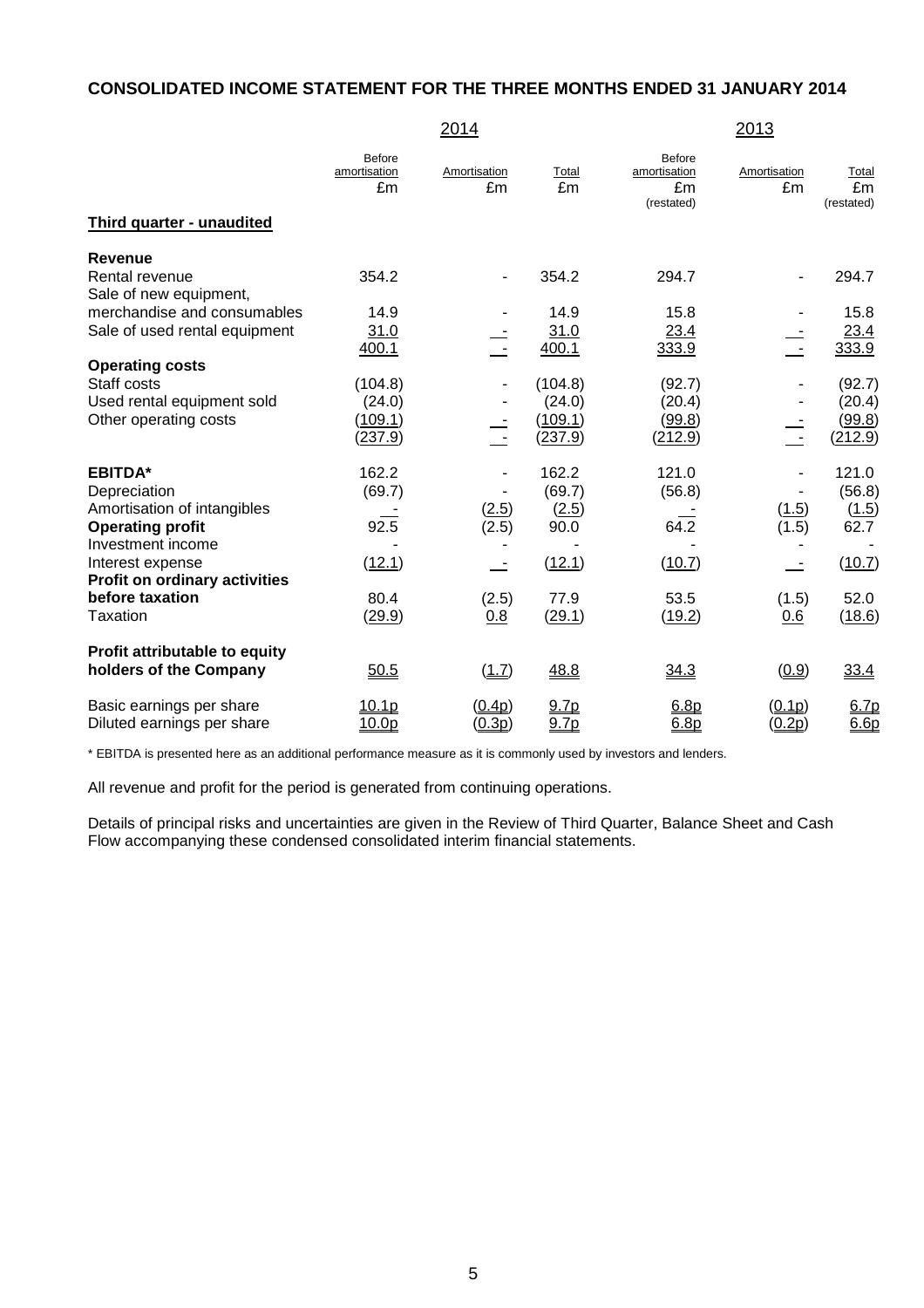## **CONSOLIDATED INCOME STATEMENT FOR THE NINE MONTHS ENDED 31 JANUARY 2014**

|                                                         |                                     | 2014                         |                    |                                                                                               | 2013                                                           |                           |
|---------------------------------------------------------|-------------------------------------|------------------------------|--------------------|-----------------------------------------------------------------------------------------------|----------------------------------------------------------------|---------------------------|
|                                                         | <b>Before</b><br>amortisation<br>£m | Amortisation<br>£m           | Total<br>£m        | <b>Before</b><br>exceptional items,<br>amortisation and<br>remeasurements<br>£m<br>(restated) | Exceptional items,<br>amortisation and<br>remeasurements<br>£m | Total<br>£m<br>(restated) |
| Nine months - unaudited                                 |                                     |                              |                    |                                                                                               |                                                                |                           |
| <b>Revenue</b>                                          |                                     |                              |                    |                                                                                               |                                                                |                           |
| Rental revenue<br>Sale of new equipment,                | 1,119.6                             | $\qquad \qquad \blacksquare$ | 1,119.6            | 899.6                                                                                         |                                                                | 899.6                     |
| merchandise and consumables                             | 53.4                                |                              | 53.4               | 42.9                                                                                          |                                                                | 42.9                      |
| Sale of used rental equipment                           | 76.8<br>1,249.8                     | Ē                            | 76.8<br>1,249.8    | 71.8<br>1,014.3                                                                               | $\equiv$                                                       | 71.8<br>1,014.3           |
| <b>Operating costs</b>                                  |                                     |                              |                    |                                                                                               |                                                                |                           |
| Staff costs                                             | (317.8)                             |                              | (317.8)            | (269.5)                                                                                       |                                                                | (269.5)                   |
| Used rental equipment sold                              | (60.9)                              |                              | (60.9)             | (61.5)                                                                                        |                                                                | (61.5)                    |
| Other operating costs                                   | <u>(339.7)</u><br>(718.4)           | $\sim$ $-$                   | (339.7)<br>(718.4) | (286.7)<br>(617.7)                                                                            | $\sim$                                                         | (286.7)<br>(617.7)        |
| <b>EBITDA*</b>                                          | 531.4                               |                              | 531.4              | 396.6                                                                                         |                                                                | 396.6                     |
| Depreciation                                            | (204.8)                             |                              | (204.8)            | (169.2)                                                                                       |                                                                | (169.2)                   |
| Amortisation of intangibles                             |                                     | (7.0)                        | (7.0)              |                                                                                               | (3.9)                                                          | (3.9)                     |
| <b>Operating profit</b>                                 | 326.6                               | (7.0)                        | 319.6              | 227.4                                                                                         | (3.9)                                                          | 223.5                     |
| Investment income                                       |                                     |                              |                    | 0.1                                                                                           |                                                                | 0.1                       |
| Interest expense                                        | (33.9)                              | $\sim$                       | (33.9)             | (34.0)                                                                                        | (25.4)                                                         | (59.4)                    |
| <b>Profit on ordinary activities</b><br>before taxation | 292.7                               | (7.0)                        | 285.7              | 193.5                                                                                         | (29.3)                                                         | 164.2                     |
| Taxation                                                | (108.5)                             | 2.3                          | (106.2)            | (71.4)                                                                                        | 11.2                                                           | (60.2)                    |
| <b>Profit attributable to</b>                           |                                     |                              |                    |                                                                                               |                                                                |                           |
| equity holders of the Company                           | 184.2                               | (4.7)                        | 179.5              | 122.1                                                                                         | (18.1)                                                         | 104.0                     |
| Basic earnings per share<br>Diluted earnings per share  | 36.8p<br>36.5p                      | (1.0p)<br><u>(0.9p)</u>      | 35.8p<br>35.6p     | 24.4p<br>24.1p                                                                                | (3.6p)<br>(3.6p)                                               | 20.8p<br>20.5p            |

\* EBITDA is presented here as an additional performance measure as it is commonly used by investors and lenders.

All revenue and profit for the period is generated from continuing operations.

### **CONSOLIDATED STATEMENT OF COMPREHENSIVE INCOME**

| <u>UUNUULIPATLP UTATLINLINT ULI UUMITINLIILINUTE INUUMIL</u>                                               |        |                  |        |                  |  |
|------------------------------------------------------------------------------------------------------------|--------|------------------|--------|------------------|--|
|                                                                                                            |        |                  |        |                  |  |
|                                                                                                            |        | Three months to  |        | Nine months to   |  |
|                                                                                                            |        | 31 January       |        | 31 January       |  |
|                                                                                                            | 2014   | 2013             | 2014   | 2013             |  |
|                                                                                                            | £m     | £m<br>(restated) | £m     | £m<br>(restated) |  |
| Profit attributable to equity holders of the Company for the period                                        | 48.8   | 33.4             | 179.5  | 104.0            |  |
| Items that will not be reclassified to profit or loss:                                                     |        |                  |        |                  |  |
| Actuarial gain on defined benefit pension plan                                                             |        | 0.2              |        | 0.9              |  |
| Tax on defined benefit pension plan                                                                        |        | 0.2              |        | (0.2)<br>0.7     |  |
| Items that may be reclassified subsequently to profit or loss:<br>Foreign currency translation differences | (11.3) | 6.0              | (27.0) | 7.7              |  |
| Total comprehensive income for the period                                                                  | 37.5   | 39.6             | 152.5  | 112.4            |  |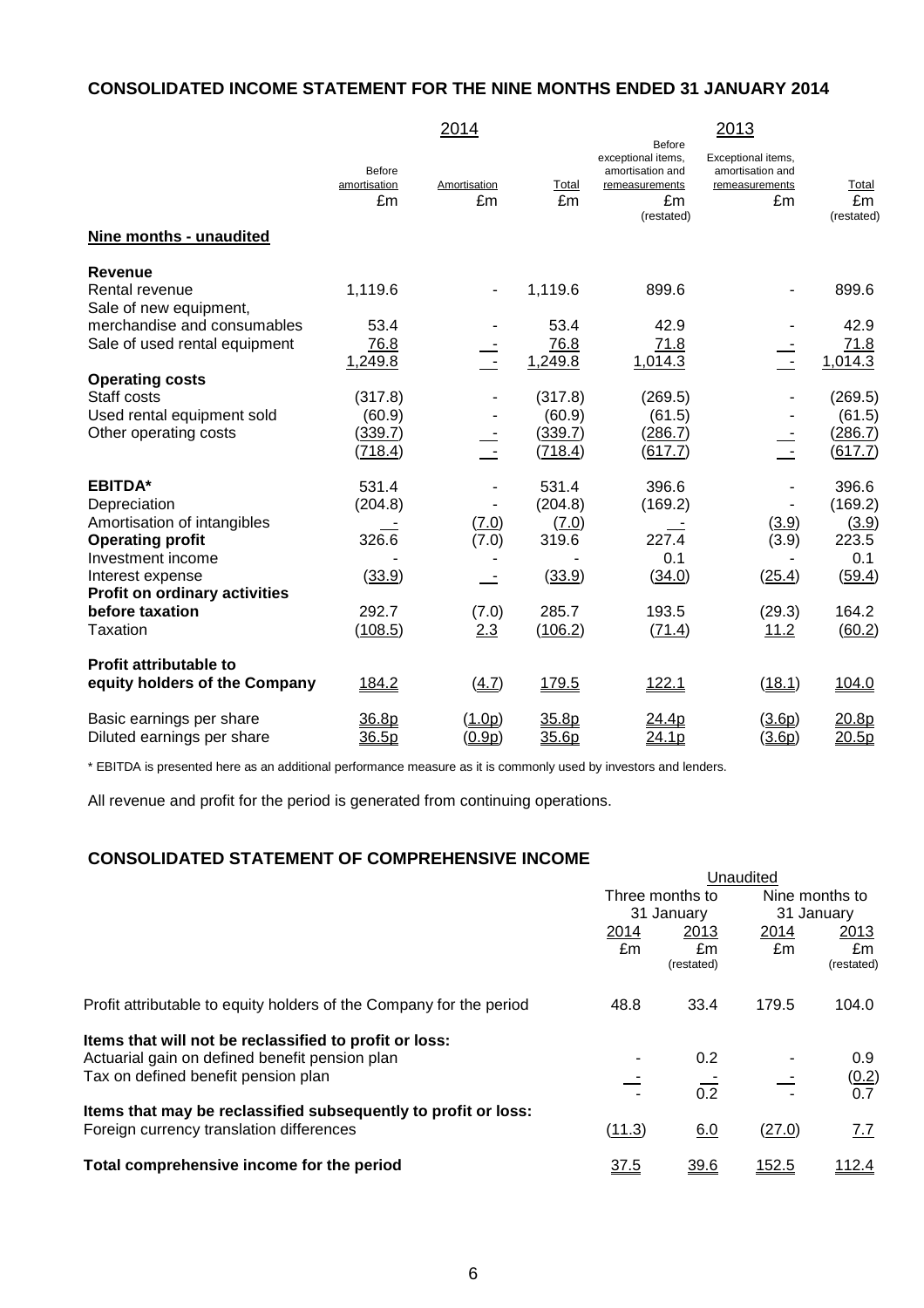## **CONSOLIDATED BALANCE SHEET AT 31 JANUARY 2014**

|                                                      | Unaudited     | <b>Audited</b> |             |
|------------------------------------------------------|---------------|----------------|-------------|
|                                                      |               | 31 January     | 30 April    |
|                                                      | 2014          | <u>2013</u>    | 2013        |
|                                                      | £m            | £m             | £m          |
| <b>Current assets</b>                                |               |                |             |
| Inventories                                          | 17.3          | 14.6           | 16.7        |
| Trade and other receivables                          | 280.0         | 216.6          | 218.6       |
| <b>Current tax asset</b>                             | 10.4          | 2.0            | 0.8         |
| Cash and cash equivalents                            | 2.6           | <u>1.1</u>     | 20.3        |
|                                                      | 310.3         | 234.3          | 256.4       |
| <b>Non-current assets</b>                            |               |                |             |
| Property, plant and equipment                        |               |                |             |
| - rental equipment                                   | 1,645.6       | 1,313.2        | 1,407.8     |
| - other assets                                       | <u> 213.4</u> | <u>173.5</u>   | 176.8       |
|                                                      | 1,859.0       | 1,486.7        | 1,584.6     |
| Goodwill                                             | 402.2         | 387.1          | 397.3       |
|                                                      | 45.9          | 30.9           | 32.6        |
| Other intangible assets<br>Deferred tax asset        |               |                |             |
|                                                      |               |                | 1.3         |
| Net defined benefit pension plan asset               | 0.2           | <u>4.9</u>     | 0.4         |
|                                                      | 2,307.3       | 1,909.6        | 2,016.2     |
| <b>Total assets</b>                                  | 2,617.6       | 2,143.9        | 2,272.6     |
|                                                      |               |                |             |
| <b>Current liabilities</b>                           |               |                |             |
| Trade and other payables                             | 208.8         | 177.3          | 296.1       |
| <b>Current tax liability</b>                         | 6.5           | 5.0            | 3.8         |
| Debt due within one year                             | 2.3           | 2.3            | 2.2         |
| Provisions                                           | 21.5          | <u>9.9</u>     | <u>11.9</u> |
|                                                      | 239.1         | 194.5          | 314.0       |
| <b>Non-current liabilities</b>                       |               |                |             |
| Debt due after more than one year                    | 1,266.0       | 1,075.4        | 1,032.2     |
| Provisions                                           | 20.3          | 21.1           | 24.9        |
| Deferred tax liabilities                             | 302.9         | 203.5          | 219.0       |
|                                                      | 1,589.2       | 1,300.0        | 1,276.1     |
|                                                      |               |                |             |
| <b>Total liabilities</b>                             | 1,828.3       | 1,494.5        | 1,590.1     |
| <b>Equity</b>                                        |               |                |             |
| Share capital                                        | 55.3          | 55.3           | 55.3        |
|                                                      | 3.6           | 3.6            | 3.6         |
| Share premium account                                |               |                |             |
| Capital redemption reserve                           | 0.9           | 0.9            | 0.9         |
| Non-distributable reserve                            | 90.7          | 90.7           | 90.7        |
| Own shares held by the Company                       | (33.1)        | (33.1)         | (33.1)      |
| Own shares held through the ESOT                     | (12.2)        | (7.4)          | (7.4)       |
| Cumulative foreign exchange translation differences  | (5.9)         | 14.8           | 21.1        |
| <b>Retained reserves</b>                             | 690.0         | 524.6          | 551.4       |
| Equity attributable to equity holders of the Company | 789.3         | 649.4          | 682.5       |
| <b>Total liabilities and equity</b>                  | 2,617.6       | 2,143.9        | 2,272.6     |
|                                                      |               |                |             |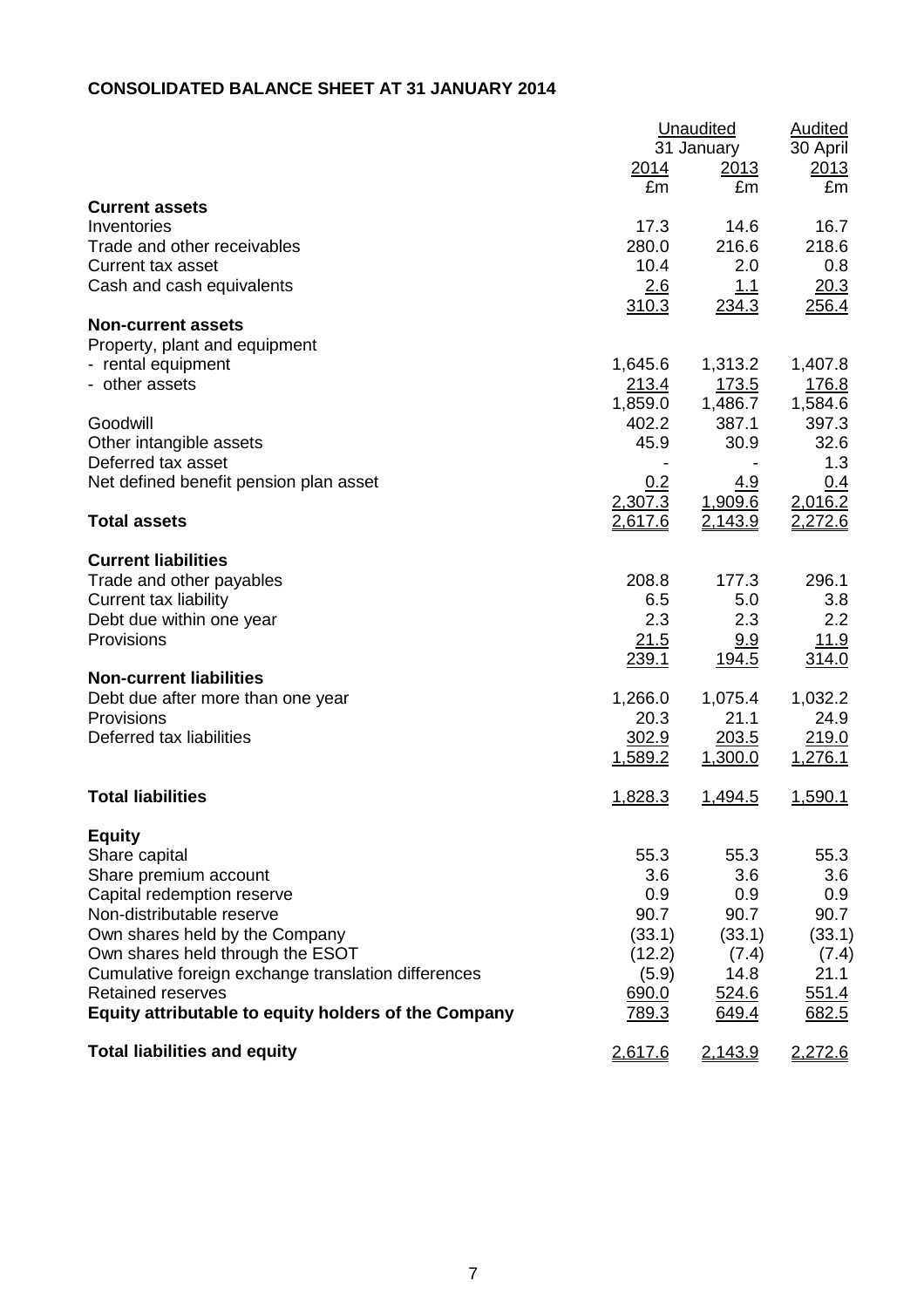## **CONSOLIDATED STATEMENT OF CHANGES IN EQUITY FOR THE NINE MONTHS ENDED 31 JANUARY 2014**

|                                                                                          | Share<br>capital<br>£m | Share<br>premium<br>account<br>£m | Capital<br>redemption<br>reserve<br>£m | Non-<br>distributable<br>reserve<br>£m | Own<br>shares<br>held by the<br>Company<br>£m | Own<br>shares<br>held<br>through<br>the ESOT<br>£m | Cumulative<br>foreign<br>exchange<br>translation<br>differences<br>£m | Retained<br>reserves<br>£m<br>(restated) | <b>Total</b><br>£m<br>(restated) |
|------------------------------------------------------------------------------------------|------------------------|-----------------------------------|----------------------------------------|----------------------------------------|-----------------------------------------------|----------------------------------------------------|-----------------------------------------------------------------------|------------------------------------------|----------------------------------|
| At 1 May 2012                                                                            | 55.3                   | 3.6                               | 0.9                                    | 90.7                                   | (33.1)                                        | (6.2)                                              | 7.1                                                                   | 436.4                                    | 554.7                            |
| Profit for the period<br>Other comprehensive income:<br>Foreign currency translation     |                        |                                   |                                        |                                        |                                               |                                                    |                                                                       | 104.0                                    | 104.0                            |
| differences<br>Actuarial gain on defined                                                 |                        |                                   |                                        |                                        |                                               |                                                    | 7.7                                                                   |                                          | 7.7                              |
| benefit pension plan<br>Tax on defined benefit                                           |                        |                                   |                                        |                                        |                                               |                                                    |                                                                       | 0.9                                      | 0.9                              |
| pension plan<br>Total comprehensive income                                               |                        |                                   |                                        |                                        |                                               |                                                    | $\equiv$                                                              | (0.2)                                    | (0.2)                            |
| for the period                                                                           |                        |                                   |                                        |                                        |                                               |                                                    | <u>7.7</u>                                                            | 104.7                                    | 112.4                            |
| Dividends paid<br>Own shares purchased                                                   |                        |                                   |                                        |                                        |                                               |                                                    |                                                                       | (12.5)                                   | (12.5)                           |
| by the ESOT<br>Share-based payments                                                      |                        |                                   |                                        |                                        |                                               | (10.2)<br>9.0                                      |                                                                       | (7.0)                                    | (10.2)<br>2.0                    |
| Tax on share-based payments<br>At 31 January 2013                                        | 55.3                   | $\frac{1}{3.6}$                   | $\overline{0.9}$                       | 90.7                                   | (33.1)                                        | (7.4)                                              | 14.8                                                                  | 3.0<br>524.6                             | 3.0<br>649.4                     |
| Profit for the period<br>Other comprehensive income:                                     |                        |                                   |                                        |                                        |                                               |                                                    | $\overline{\phantom{a}}$                                              | 33.8                                     | 33.8                             |
| Foreign currency translation<br>differences<br>Actuarial loss on defined                 |                        |                                   |                                        |                                        |                                               |                                                    | 6.3                                                                   |                                          | 6.3                              |
| benefit pension plan<br>Tax on defined benefit                                           |                        |                                   |                                        |                                        |                                               |                                                    |                                                                       | (4.7)                                    | (4.7)                            |
| pension plan<br>Total comprehensive income                                               |                        |                                   |                                        |                                        |                                               |                                                    | $\equiv$                                                              | 1.1                                      | 1.1                              |
| for the period                                                                           |                        |                                   |                                        | $\equiv$                               |                                               |                                                    | 6.3                                                                   | 30.2                                     | 36.5                             |
| Dividends paid<br>Own shares purchased by                                                |                        |                                   |                                        |                                        |                                               |                                                    |                                                                       | (7.5)                                    | (7.5)                            |
| the ESOT                                                                                 |                        |                                   |                                        |                                        |                                               |                                                    |                                                                       |                                          |                                  |
| Share-based payments<br>Tax on share-based payments                                      |                        |                                   |                                        |                                        |                                               |                                                    |                                                                       | 0.7<br>3.4                               | 0.7<br>3.4                       |
| At 30 April 2013                                                                         | 55.3                   | 3.6                               | 0.9                                    | $90.\overline{7}$                      | (33.1)                                        | $(\overline{7.4})$                                 | 21.1                                                                  | 551.4                                    | 682.5                            |
| Profit for the period<br>Other comprehensive income:<br>Foreign currency translation     |                        |                                   |                                        |                                        |                                               |                                                    |                                                                       | 179.5                                    | 179.5                            |
| differences<br>Total comprehensive income                                                |                        |                                   |                                        |                                        |                                               |                                                    | (27.0)                                                                |                                          | (27.0)                           |
| for the period                                                                           |                        |                                   |                                        |                                        |                                               |                                                    | (27.0)                                                                | 179.5                                    | 152.5                            |
| Dividends paid<br>Own shares purchased                                                   |                        |                                   |                                        |                                        |                                               |                                                    |                                                                       | (30.1)                                   | (30.1)                           |
| by the ESOT<br>Share-based payments<br>Tax on share-based payments<br>At 31 January 2014 | 55.3                   | 36                                | 0.9                                    | 90.7                                   | (33.1)                                        | (22.4)<br>17.6<br>(12.2)                           | (5.9)                                                                 | (15.2)<br>4.4<br>690.0                   | (22.4)<br>2.4<br>4.4<br>789.3    |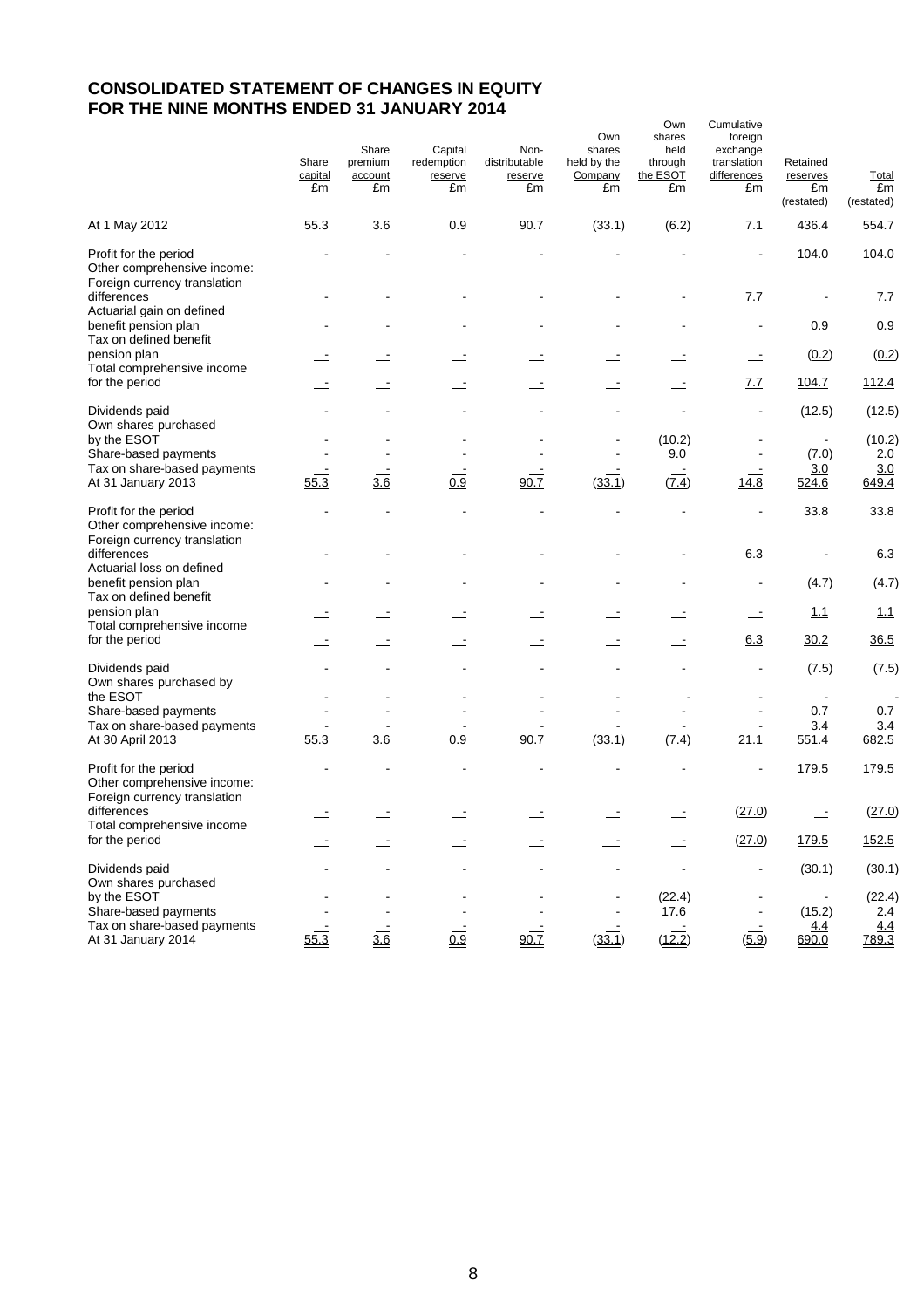## **CONSOLIDATED CASH FLOW STATEMENT FOR THE NINE MONTHS ENDED 31 JANUARY 2014**

|                                                                                           |                    | Unaudited                 |
|-------------------------------------------------------------------------------------------|--------------------|---------------------------|
|                                                                                           | 2014               | <u> 2013</u>              |
|                                                                                           | £m                 | £m                        |
| Cash flows from operating activities<br>Cash generated from operations before exceptional |                    |                           |
| items and changes in rental equipment                                                     | 454.7              | 348.3                     |
| Exceptional operating costs paid                                                          | (1.8)              | (2.1)                     |
| Payments for rental property, plant and equipment                                         | (572.1)            | (462.6)                   |
| Proceeds from disposal of rental property, plant and equipment                            | <u>59.1</u>        | 64.9                      |
| Cash used in operations                                                                   | (60.1)             | (51.5)                    |
| Financing costs paid (net)                                                                | (36.5)             | (36.5)                    |
| Exceptional financing costs paid                                                          |                    | (13.4)                    |
| Tax paid (net)                                                                            | (12.6)             | (5.3)                     |
| Net cash used in operating activities                                                     | <u>(109.2)</u>     | (106.7)                   |
| Cash flows from investing activities                                                      |                    |                           |
| Acquisition of businesses                                                                 | (85.5)             | (22.6)                    |
| Payments for non-rental property, plant and equipment                                     | (72.9)             | (49.4)                    |
| Proceeds from disposal of non-rental property, plant and equipment                        | 9.9                | 7.7                       |
| Payments for purchase of intangible assets                                                |                    | (1.1)                     |
| Net cash used in investing activities                                                     | (148.5)            | (65.4)                    |
| Cash flows from financing activities                                                      |                    |                           |
| Drawdown of loans                                                                         | 608.6              | 593.0                     |
| Redemption of loans                                                                       | (315.2)            | (419.7)                   |
| Capital element of finance lease payments                                                 | (0.8)              | (0.8)                     |
| Dividends paid                                                                            | (30.1)             | (12.5)                    |
| Purchase of own shares by the ESOT                                                        | (22.4)             | (10.2)                    |
| Net cash from financing activities                                                        | 240.1              | <u> 149.8</u>             |
| Decrease in cash and cash equivalents                                                     | (17.6)             | (22.3)                    |
| Opening cash and cash equivalents                                                         | 20.3               | 23.4                      |
| Effect of exchange rate difference                                                        | (0.1)              |                           |
| <b>Closing cash and cash equivalents</b>                                                  | 26                 | $\overline{\mathtt{\Xi}}$ |
| Reconciliation to net debt                                                                |                    |                           |
| Decrease in cash in the period                                                            | 17.6               | 22.3                      |
| Increase in debt through cash flow                                                        | 292.6              | 172.5                     |
| Change in net debt from cash flows                                                        | 310.2              | 194.8                     |
| Exchange differences                                                                      | (62.8)             | 21.1                      |
| Debt acquired                                                                             | 1.4                |                           |
| Non-cash movements:                                                                       |                    |                           |
| - deferred costs of debt raising                                                          | 1.7                | 6.2                       |
| - capital element of new finance leases                                                   | 1.1<br>251.6       | 0.2<br>222.3              |
| Increase in net debt in the period                                                        |                    |                           |
| Opening net debt<br>Closing net debt                                                      | 1,014.1<br>1,265.7 | 854.3<br><u>1,076.6</u>   |
|                                                                                           |                    |                           |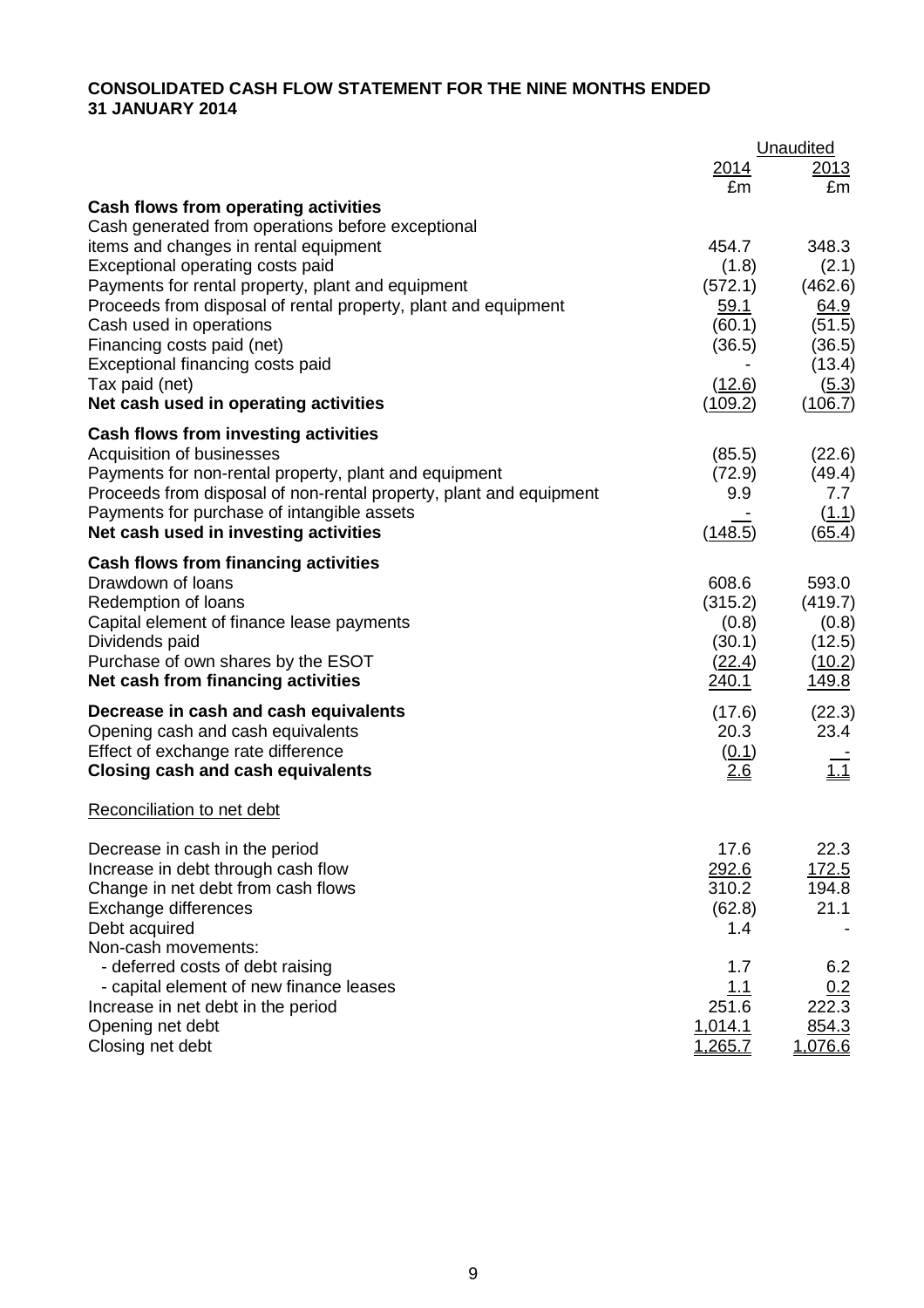## 1. Basis of preparation

The condensed consolidated interim financial statements for the nine months ended 31 January 2014 were approved by the directors on 3 March 2014. They have been prepared in accordance with relevant International Financial Reporting Standards ('IFRS') as adopted by the European Union and issued by the International Accounting Standards Board ('IASB') (including International Accounting Standard – 'IAS 34 Interim Financial Reporting') and the accounting policies set out in the Group's Annual Report and Accounts for the year ended 30 April 2013.

The following amended standards are mandatory for the first time for the financial year beginning 1 May 2013:

• IAS 19, 'Employee Benefits' (revised June 2011). The impact on the Group was to replace the interest expense and expected return on plan assets with a 'net interest' amount, which is calculated by applying a discount rate to the net defined benefit pension plan asset or liability. The effect of this will be to reduce the asset returns recognised in the income statement.

As required under the revised standard, comparative figures have been restated. For the nine month period to 31 January 2013, operating costs are £0.2m higher, net financing costs are £0.8m higher and profit before tax is £1.0m lower than reported previously. For the year ended 30 April 2013, operating costs were £0.3m higher, net financing costs were £1.0m higher and profit before tax was £1.3m lower than reported previously.

Adoption of IAS 19 (revised) has had no impact on the Group's consolidated balance sheet and consolidated cash flow statement.

• IAS 1, 'Presentation of other items of other comprehensive income' (amended June 2011). The amendment increased the required level of disclosure within the statement of comprehensive income.

The impact of this amendment has been to analyse items within the consolidated statement of comprehensive income between items that will not be reclassified to profit or loss and items that may be reclassified subsequently to profit or loss in accordance with the respective IFRS standard to which the item relates.

The amendments have been applied retrospectively, and hence the presentation of items of comprehensive income have been restated to reflect the change. Other than the abovementioned presentation changes, the application of the amendments to IAS 1 do not result in any impact on profit or comprehensive income.

The condensed consolidated interim financial statements have been prepared on the going concern basis as described in the corporate governance report included in the 2013 Annual Report and Accounts. They are unaudited and do not constitute statutory accounts within the meaning of Section 434(3) of the Companies Act 2006.

The statutory accounts for the year ended 30 April 2013 were prepared in accordance with relevant IFRS and have been mailed to shareholders and filed with the Registrar of Companies. The auditor's report on those accounts was unqualified and did not include a reference to any matter by way of emphasis without qualifying the report and did not contain a statement under Section 498(2) or (3) of the Companies Act 2006.

The exchange rates used in respect of the US dollar are:

|                                               | <u> 2014</u> | <u>2013</u> |
|-----------------------------------------------|--------------|-------------|
| Average for the three months ended 31 January | 1.63         | 1.60        |
| Average for the nine months ended 31 January  | 1.58         | 1.59        |
| At 31 January                                 | 1.64         | 1.59        |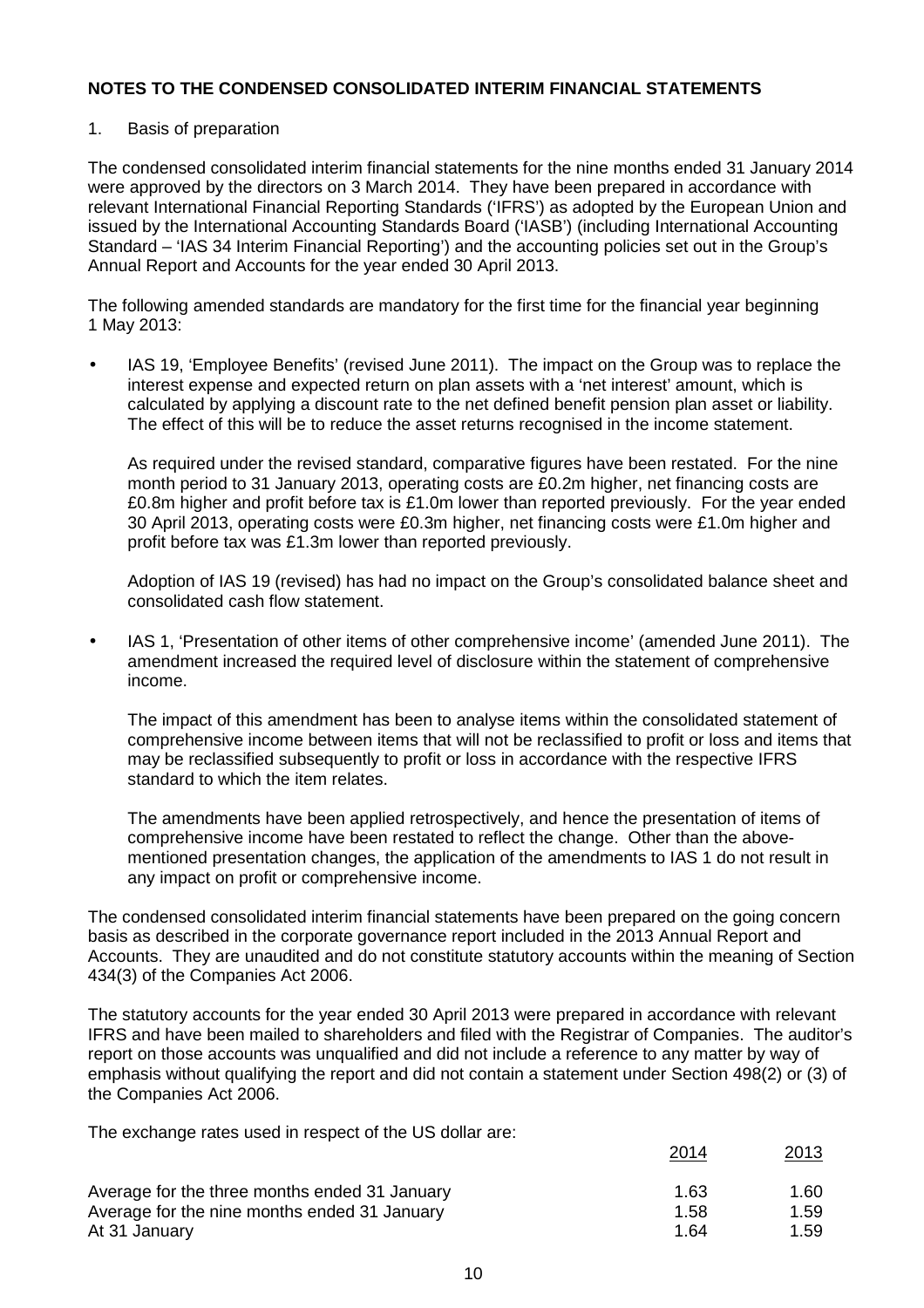## 2. Segmental analysis

|                            | Revenue<br>£m | Operating<br>profit before<br>amortisation<br>£m<br>(restated) | <b>Amortisation</b><br>£m | Operating<br>profit<br>£m<br>(restated) |
|----------------------------|---------------|----------------------------------------------------------------|---------------------------|-----------------------------------------|
| Three months to 31 January |               |                                                                |                           |                                         |
| 2014                       |               |                                                                |                           |                                         |
| Sunbelt                    | 336.7         | 90.8                                                           | (1.4)                     | 89.4                                    |
| A-Plant                    | 63.4          | 4.0                                                            | (1.1)                     | 2.9                                     |
| Corporate costs            |               | (2.3)                                                          |                           | <u>(2.3)</u>                            |
|                            | 400.1         | 92.5                                                           | (2.5)                     | 90.0                                    |
| 2013                       |               |                                                                |                           |                                         |
| Sunbelt                    | 284.1         | 64.5                                                           | (1.1)                     | 63.4                                    |
| A-Plant                    | 49.8          | 1.7                                                            | (0.4)                     | 1.3                                     |
| Corporate costs            |               | (2.0)                                                          |                           | (2.0)                                   |
|                            | 333.9         | 64.2                                                           | (1.5)                     | 62.7                                    |
| Nine months to 31 January  |               |                                                                |                           |                                         |
| 2014<br><b>Sunbelt</b>     | 1,048.2       | 312.3                                                          | (4.1)                     | 308.2                                   |
| A-Plant                    | 201.6         | 21.4                                                           | (2.9)                     | 18.5                                    |
| Corporate costs            |               | (7.1)                                                          |                           | <u>(7.1)</u>                            |
|                            | 1,249.8       | 326.6                                                          | (7.0)                     | 319.6                                   |
| 2013                       |               |                                                                |                           |                                         |
| Sunbelt                    | 860.9         | 225.0                                                          | (2.5)                     | 222.5                                   |
| A-Plant                    | 153.4         | 8.9                                                            | (1.4)                     | 7.5                                     |
| Corporate costs            |               | $\underline{(6.5)}$                                            |                           | $\underline{(6.5)}$                     |
|                            | 1,014.3       | <u>227.4</u>                                                   | (3.9)                     | 223.5                                   |

|                    | Segment assets | Cash       | Taxation assets | Total assets |
|--------------------|----------------|------------|-----------------|--------------|
|                    | £m             | £m         | £m              | £m           |
| At 31 January 2014 |                |            |                 |              |
| Sunbelt            | 2,204.3        |            |                 | 2,204.3      |
| A-Plant            | 400.0          |            |                 | 400.0        |
| Corporate items    | 0.3            | <u>2.6</u> | <u>10.4</u>     | 13.3         |
|                    | 2,604.6        | 2.6        | 10.4            | 2,617.6      |
| At 30 April 2013   |                |            |                 |              |
| Sunbelt            | 1,943.5        |            |                 | 1,943.5      |
| A-Plant            | 306.5          |            |                 | 306.5        |
| Corporate items    | 0.2            | 20.3       | <u>2.1</u>      | 22.6         |
|                    | 2,250.2        | 20.3       | <u>2.1</u>      | 2,272.6      |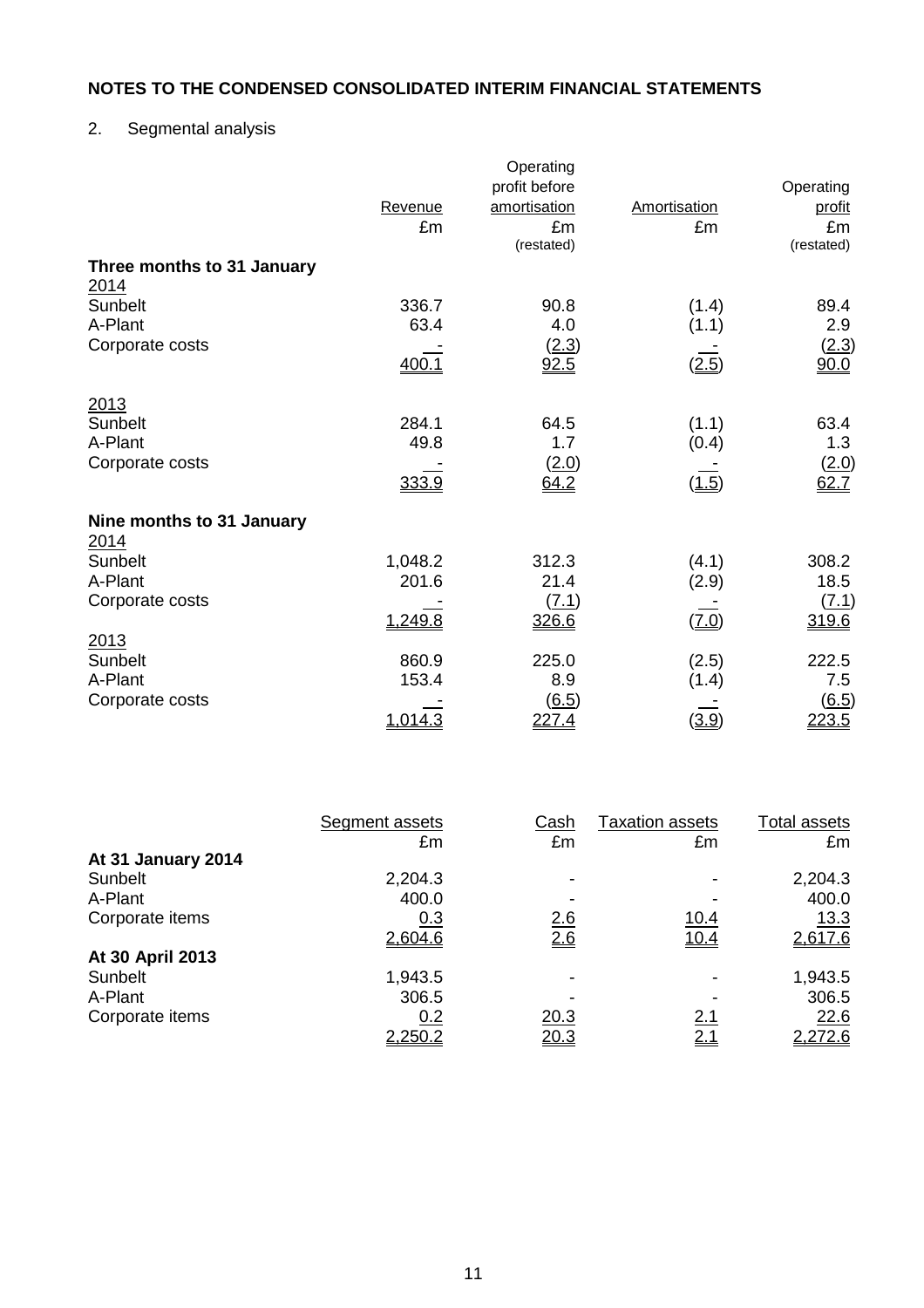3. Operating costs

|                                          |                                     | 2014                      |                     |                                                   | 2013               |                                  |
|------------------------------------------|-------------------------------------|---------------------------|---------------------|---------------------------------------------------|--------------------|----------------------------------|
|                                          | <b>Before</b><br>amortisation<br>£m | <b>Amortisation</b><br>£m | <b>Total</b><br>£m  | <b>Before</b><br>amortisation<br>£m<br>(restated) | Amortisation<br>£m | <b>Total</b><br>£m<br>(restated) |
| Three months to 31 January               |                                     |                           |                     |                                                   |                    |                                  |
| Staff costs:                             |                                     |                           |                     |                                                   |                    |                                  |
| <b>Salaries</b>                          | 95.6                                |                           | 95.6                | 84.2                                              |                    | 84.2                             |
| Social security costs                    | 7.3                                 |                           | 7.3                 | 6.9                                               |                    | 6.9                              |
| Other pension costs                      | <u>1.9</u><br>104.8                 |                           | <u>1.9</u><br>104.8 | <u> 1.6</u><br>92.7                               |                    | <u> 1.6</u><br>92.7              |
| Used rental equipment sold               | 24.0                                |                           | 24.0                | 20.4                                              |                    | 20.4                             |
| Other operating costs:                   |                                     |                           |                     |                                                   |                    |                                  |
| Vehicle costs                            | 24.3                                |                           | 24.3                | 23.2                                              |                    | 23.2                             |
| Spares, consumables & external repairs   | 19.6                                |                           | 19.6                | 16.6                                              |                    | 16.6                             |
| <b>Facility costs</b>                    | 12.7                                |                           | 12.7                | 11.6                                              |                    | 11.6                             |
| Other external charges                   | 52.5                                |                           | 52.5                | 48.4                                              |                    | 48.4                             |
| Depreciation and amortisation:           | 109.1                               | $\sim$ $-$                | 109.1               | 99.8                                              |                    | 99.8                             |
| Depreciation                             | 69.7                                |                           | 69.7                | 56.8                                              |                    | 56.8                             |
| Amortisation of intangibles              |                                     |                           | 2.5                 |                                                   |                    | <u> 1.5</u>                      |
|                                          | 69.7                                | $\frac{2.5}{2.5}$         | 72.2                | 56.8                                              | $\frac{1.5}{1.5}$  | 58.3                             |
|                                          | 307.6                               | 2.5                       | 310.1               | 269.7                                             | 1.5                | 271.2                            |
| Nine months to 31 January                |                                     |                           |                     |                                                   |                    |                                  |
| Staff costs:                             |                                     |                           |                     |                                                   |                    |                                  |
| <b>Salaries</b><br>Social security costs | 290.8<br>21.5                       |                           | 290.8<br>21.5       | 246.2<br>18.6                                     |                    | 246.2<br>18.6                    |
| Other pension costs                      | 5.5                                 |                           | 5.5                 | 4.7                                               |                    | 4.7                              |
|                                          | 317.8                               |                           | 317.8               | 269.5                                             |                    | 269.5                            |
| Used rental equipment sold               | 60.9                                |                           | 60.9                | 61.5                                              |                    | 61.5                             |
|                                          |                                     |                           |                     |                                                   |                    |                                  |
| Other operating costs:                   |                                     |                           |                     |                                                   |                    |                                  |
| Vehicle costs                            | 80.4                                |                           | 80.4                | 69.0                                              |                    | 69.0                             |
| Spares, consumables & external repairs   | 59.8                                |                           | 59.8                | 50.3                                              |                    | 50.3                             |
| <b>Facility costs</b>                    | 37.5                                |                           | 37.5                | 34.4                                              |                    | 34.4                             |
| Other external charges                   | 162.0                               |                           | 162.0               | 133.0                                             |                    | 133.0                            |
| Depreciation and amortisation:           | 339.7                               |                           | 339.7               | 286.7                                             |                    | <u>286.7</u>                     |
| Depreciation                             | 204.8                               |                           | 204.8               | 169.2                                             |                    | 169.2                            |
| Amortisation of intangibles              |                                     |                           | <u>7.0</u>          |                                                   |                    | <u>3.9</u>                       |
|                                          | 204.8                               | $\frac{7.0}{7.0}$         | 211.8               | 169.2                                             | $\frac{3.9}{3.9}$  | 173.1                            |
|                                          | 923.2                               | 7.0                       | 930.2               | 786.9                                             | 3.9                | 790.8                            |

#### 4. Exceptional items, fair value remeasurements and amortisation

Exceptional items are those items of financial performance that are material and non-recurring in nature. Fair value remeasurements relate to embedded call options in the Group's old \$550m 9.0% senior secured notes. Amortisation relates to the periodic write-off of intangible assets. The Group believes these items should be disclosed separately within the consolidated income statement to assist in the understanding of the financial performance of the Group. Underlying revenue, profit and earnings per share are stated before exceptional items, fair value remeasurements and amortisation of intangibles.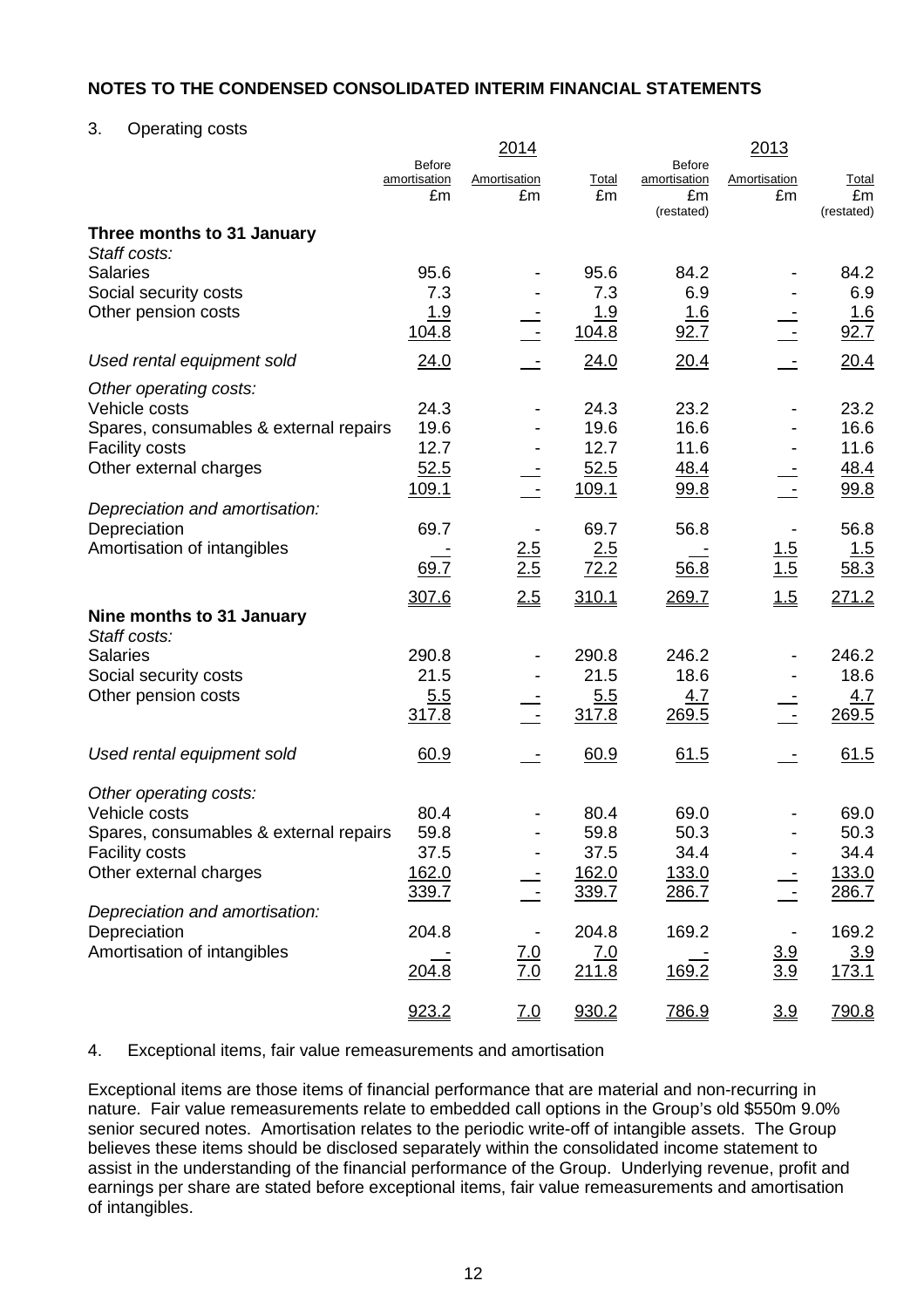4. Exceptional items, fair value remeasurements and amortisation (continued)

|                                       |            | Three months to<br>31 January |              | Nine months to<br>31 January |
|---------------------------------------|------------|-------------------------------|--------------|------------------------------|
|                                       | 2014<br>£m | 2013<br>£m                    | 2014<br>£m   | <u> 2013 </u><br>£m          |
| Write-off of deferred financing costs |            |                               |              | 4.6                          |
| Early redemption fee                  |            |                               |              | 10.6                         |
| Call period interest                  |            |                               |              | 2.8                          |
| Fair value remeasurements             |            |                               |              | 7.4                          |
| Amortisation of intangibles           | <u>2.5</u> | <u>1.5</u>                    | <u>7.0</u>   | 3.9                          |
|                                       | 2.5        | 1.5                           | 7.0          | 29.3                         |
| <b>Taxation</b>                       | (0.8)      | (0.6)                         | <u>(2.3)</u> | (11.2)                       |
|                                       | 1.7        | <u>0.9</u>                    | <u>4.7</u>   | <u> 18.1</u>                 |

The prior year write-off of deferred financing costs consists of the unamortised balance of the costs relating to the \$550m 9.0% senior secured notes redeemed in July 2012. In addition, an early redemption fee of £11m was paid to redeem the notes prior to their scheduled maturity. The call period interest represents the interest charge on the \$550m notes for the period from the issue of the new \$500m notes to the date the \$550m notes were redeemed. The prior year fair value remeasurements relate to the change in fair value of the embedded call options in the old \$550m 9.0% senior secured notes.

The items detailed in the table above are presented in the income statement as follows:

|                                                                        | Three months to<br>31 January |                    | Nine months to<br>31 January |                       |  |
|------------------------------------------------------------------------|-------------------------------|--------------------|------------------------------|-----------------------|--|
|                                                                        | 2014<br>£m                    | 2013<br>£m         | 2014<br>£m                   | 2013<br>£m            |  |
| Amortisation of intangibles<br>Charged in arriving at operating profit | $\frac{2.5}{2.5}$             | <u> 1.5</u><br>1.5 | <u>7.0</u><br>7.0            | $\frac{3.9}{3.9}$     |  |
| Interest expense                                                       |                               |                    |                              | 25.4                  |  |
| Charged in arriving at profit before taxation                          | $\overline{2.5}$              | 1.5                | 7.0                          | $\overline{29.3}$     |  |
| <b>Taxation</b>                                                        | (0.8)<br>1.7                  | (0.6)<br>0.9       | (2.3)<br>4.7                 | (11.2)<br><u>18.1</u> |  |
| 5.<br>Financing costs                                                  |                               |                    |                              |                       |  |
|                                                                        | Three months to<br>31 January |                    | Nine months to               | 31 January            |  |
|                                                                        | 2014                          | 2013               | 2014                         | <u>2013</u>           |  |
|                                                                        | £m                            | £m                 | £m                           | £m                    |  |
|                                                                        |                               | (restated)         |                              | (restated)            |  |
| Investment income:<br>Net interest on the net defined benefit asset    |                               |                    |                              |                       |  |
|                                                                        |                               |                    |                              | (0.1)                 |  |
| Interest expense:                                                      |                               |                    |                              |                       |  |
| Bank interest payable                                                  | 4.6                           | 4.9                | 14.6                         | 13.4                  |  |
| Interest payable on second priority senior secured notes               | 7.0                           | 4.9                | 17.4                         | 17.5                  |  |
| Interest payable on finance leases                                     |                               | 0.1                | 0.1                          | 0.2<br>0.4            |  |
| Other interest payable<br>Non-cash unwind of discount on provisions    | 0.1                           | 0.3                | 0.3                          | 0.9                   |  |
| Amortisation of deferred costs of debt raising                         | <u>0.4</u>                    | 0.5                | <u>1.5</u>                   | <u> 1.6</u>           |  |
| Total interest expense                                                 | <u>12.1</u>                   | 10.7               | 33.9                         | <u>34.0</u>           |  |
| Net financing costs before remeasurements                              | 12.1                          | 10.7               | 33.9                         | 33.9                  |  |
| <b>Exceptional items</b>                                               |                               |                    |                              | 18.0                  |  |
| Fair value remeasurements<br>Net financing costs                       | <u> 12.1</u>                  | 10.7               | 33.9                         | 7.4<br>59.3           |  |
|                                                                        |                               |                    |                              |                       |  |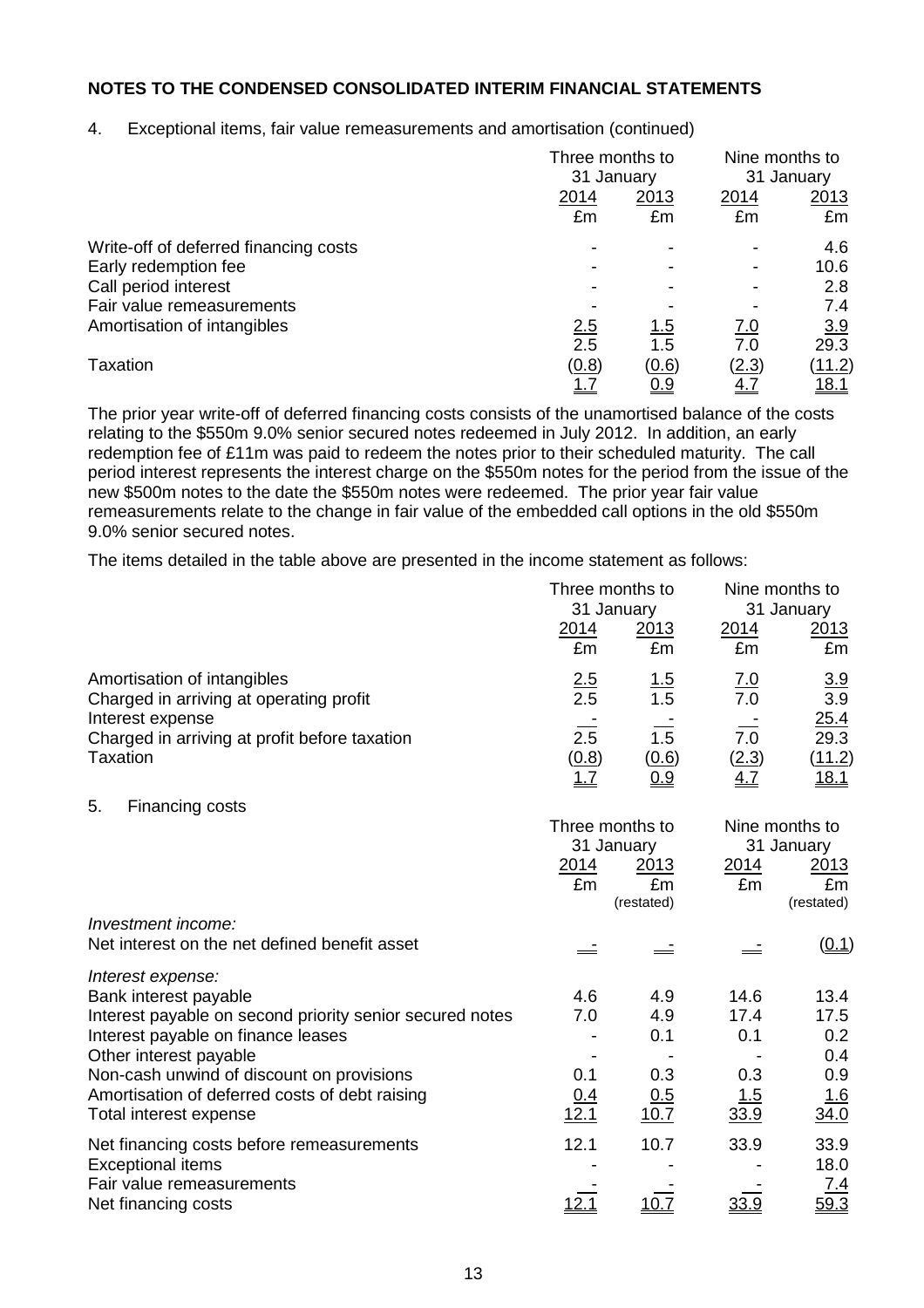## 6. Taxation

The tax charge for the period has been computed using an estimated effective rate for the year of 39% in the US (2013: 39%) and 24% in the UK (2013: 25%). The blended effective rate for the Group as a whole is 37% (2013: 37%).

The tax charge of £108.5m (2013 restated: £71.4m) on the underlying pre-tax profit of £292.7m (2013 restated: £193.5m) can be explained as follows:

|                                                     | Nine months to |             |  |
|-----------------------------------------------------|----------------|-------------|--|
|                                                     |                | 31 January  |  |
|                                                     | 2014           | 2013        |  |
|                                                     | £m             | £m          |  |
|                                                     |                | (restated)  |  |
| <b>Current tax</b>                                  |                |             |  |
| - current tax on income for the period              | 12.7           | 8.8         |  |
| - adjustments to prior years                        | (7.3)          |             |  |
|                                                     | 5.4            | 8.8         |  |
| Deferred tax                                        |                |             |  |
| - origination and reversal of temporary differences | 95.3           | 62.6        |  |
| - adjustments to prior years                        | <u>7.8</u>     |             |  |
|                                                     | 103.1          | 62.6        |  |
|                                                     |                |             |  |
| Tax on underlying activities                        | 108.5          | 71.4        |  |
|                                                     |                |             |  |
| Comprising:                                         |                |             |  |
| - UK tax                                            | 9.1            | 7.3         |  |
| - US tax                                            |                |             |  |
|                                                     | 99.4           | 64.1        |  |
|                                                     | <u> 108.5</u>  | <u>71.4</u> |  |

In addition, the tax credit of £2.3m (2013: £11.2m) on exceptional items (including amortisation of intangibles and fair value remeasurements) of £7.0m (2013: £29.3m) consists of a deferred tax credit of £0.7m relating to the UK (2013: £0.3m) and £1.6m (2013: £10.9m) relating to the US.

#### 7. Earnings per share

Basic and diluted earnings per share for the three and nine months ended 31 January 2014 have been calculated based on the profit for the relevant period and the weighted average number of ordinary shares in issue during that period (excluding shares held by the Company and the ESOT over which dividends have been waived). Diluted earnings per share is computed using the result for the relevant period and the diluted number of shares (ignoring any potential issue of ordinary shares which would be anti-dilutive). These are calculated as follows:

|                                                            |                       | Three months to<br>31 January |                | Nine months to<br>31 January |  |
|------------------------------------------------------------|-----------------------|-------------------------------|----------------|------------------------------|--|
|                                                            | <u>2014</u>           | 2013<br>(restated)            | 2014           | 2013<br>(restated)           |  |
| Profit for the financial period (£m)                       | <u>48.8</u>           | 33.4                          | <u>179.5</u>   | 104.0                        |  |
| Weighted average number of shares (m) - basic<br>- diluted | <u>501.2</u><br>504.8 | 500.6<br>507.1                | 501.0<br>504.5 | 500.0<br>507.6               |  |
| Basic earnings per share<br>Diluted earnings per share     | 9.7p<br>9.7p          | 6.7p<br>6.6p                  | 35.8p<br>35.6p | <u> 20.8p</u><br>20.5p       |  |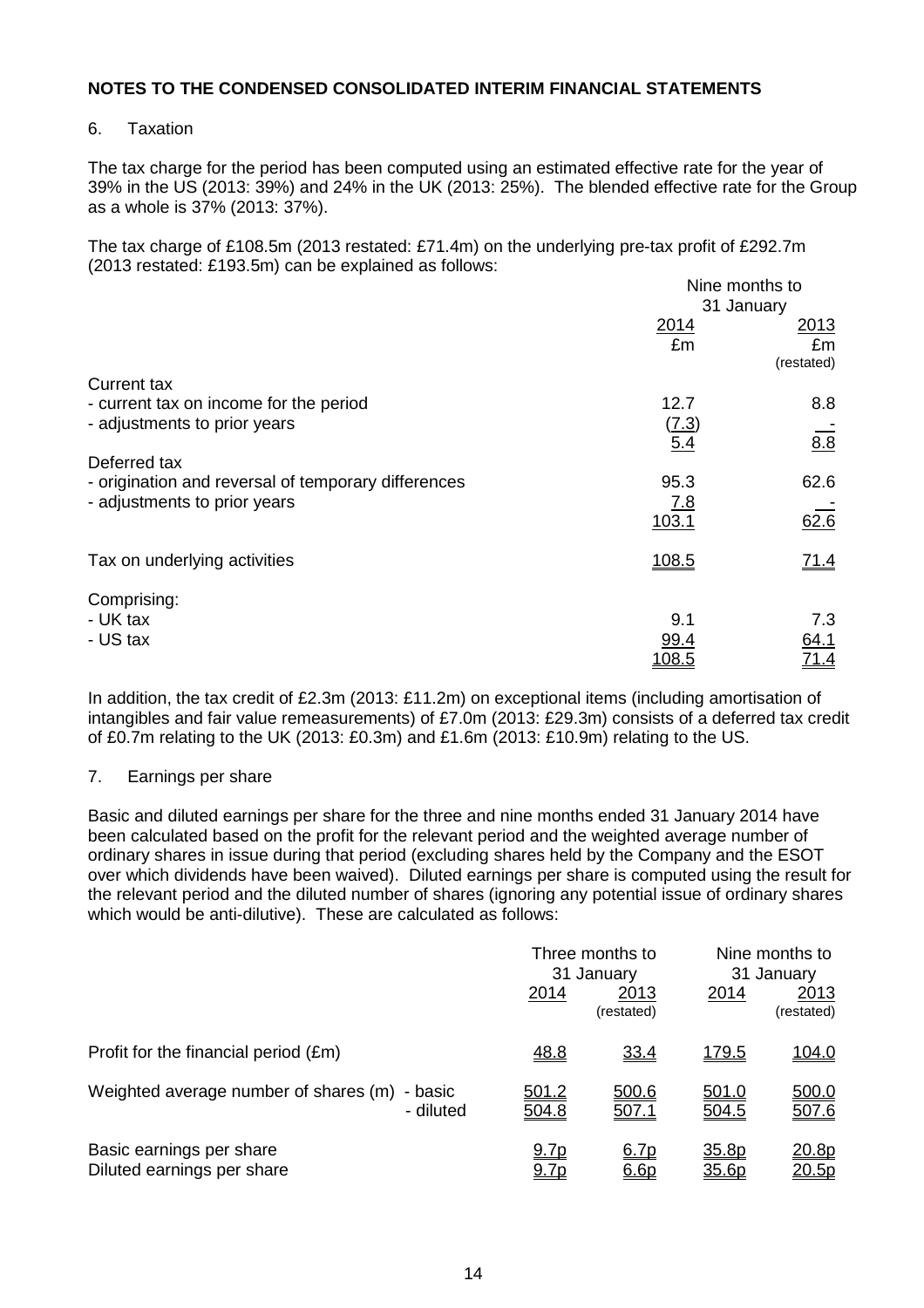## 7. Earnings per share (continued)

Underlying earnings per share (defined in any period as the earnings before exceptional items, fair value remeasurements and amortisation of intangibles for that period divided by the weighted average number of shares in issue in that period) may be reconciled to the basic earnings per share as follows:

|                                                                             | Three months to<br>31 January |                    | Nine months to<br>31 January |                    |
|-----------------------------------------------------------------------------|-------------------------------|--------------------|------------------------------|--------------------|
|                                                                             | 2014                          | 2013<br>(restated) | 2014                         | 2013<br>(restated) |
| Basic earnings per share<br>Exceptional items, fair value remeasurements    | 9.7 <sub>p</sub>              | 6.7p               | 35.8p                        | 20.8p              |
| and amortisation of intangibles<br>Tax on exceptional items, remeasurements | 0.6p                          | 0.2p               | 1.4 <sub>p</sub>             | 5.8p               |
| and amortisation<br>Underlying earnings per share                           | (0.2p)<br><u> 10.1p</u>       | (0.1p)<br>6.8p     | (0.4p)<br>36.8p              | (2.2p)<br>24.4p    |

#### 8. Dividends

During the period, a final dividend in respect of the year ended 30 April 2013 of 6.0p (2013: 2.5p) per share was paid to shareholders costing £30.1m (2013: £12.5m). The interim dividend for the year ended 30 April 2014 of 2.25p (2013: 1.5p) per share announced on 10 December 2013 was paid on 4 February 2014.

#### 9. Property, plant and equipment

|                                    | 2014           | 2013           |                |              |
|------------------------------------|----------------|----------------|----------------|--------------|
|                                    | Rental         |                | Rental         |              |
|                                    | equipment      | <u>Total</u>   | equipment      | <u>Total</u> |
| Net book value                     | £m             | £m             | £m             | £m           |
| At 1 May                           | 1,407.8        | 1,584.6        | 1,118.4        | 1,263.4      |
| Exchange difference                | (59.3)         | (65.8)         | 22.1           | 24.6         |
| <b>Reclassifications</b>           | (0.5)          |                | (0.8)          |              |
| <b>Additions</b>                   | 491.4          | 563.7          | 377.2          | 427.0        |
| Acquisitions                       | 45.0           | 46.8           | 5.4            | 6.1          |
| <b>Disposals</b>                   | (57.9)         | (65.5)         | (60.1)         | (65.2)       |
| Depreciation                       | <u>(180.9)</u> | <u>(204.8)</u> | <u>(149.0)</u> | (169.2)      |
| At 31 January                      | 1,645.6        | 1,859.0        | 1,313.2        | 1,486.7      |
| Share capital<br>10.               |                |                |                |              |
| Ordinary shares of 10p each:       |                |                |                |              |
|                                    | 31 January     | 30 April       | 31 January     | 30 April     |
|                                    | 2014           | 2013           | 2014           | 2013         |
|                                    | Number         | Number         | £m             | £m           |
| Authorised                         | 900,000,000    | 900,000,000    | 90.0           | 90.0         |
| Allotted, called up and fully paid | 553,325,554    | 553,325,554    | 55.3           | 55.3         |

At 31 January 2014, 50m (2013: 50m) shares were held by the Company and a further 2.2m (2013: 2.8m) shares were held by the Company's Employee Share Ownership Trust.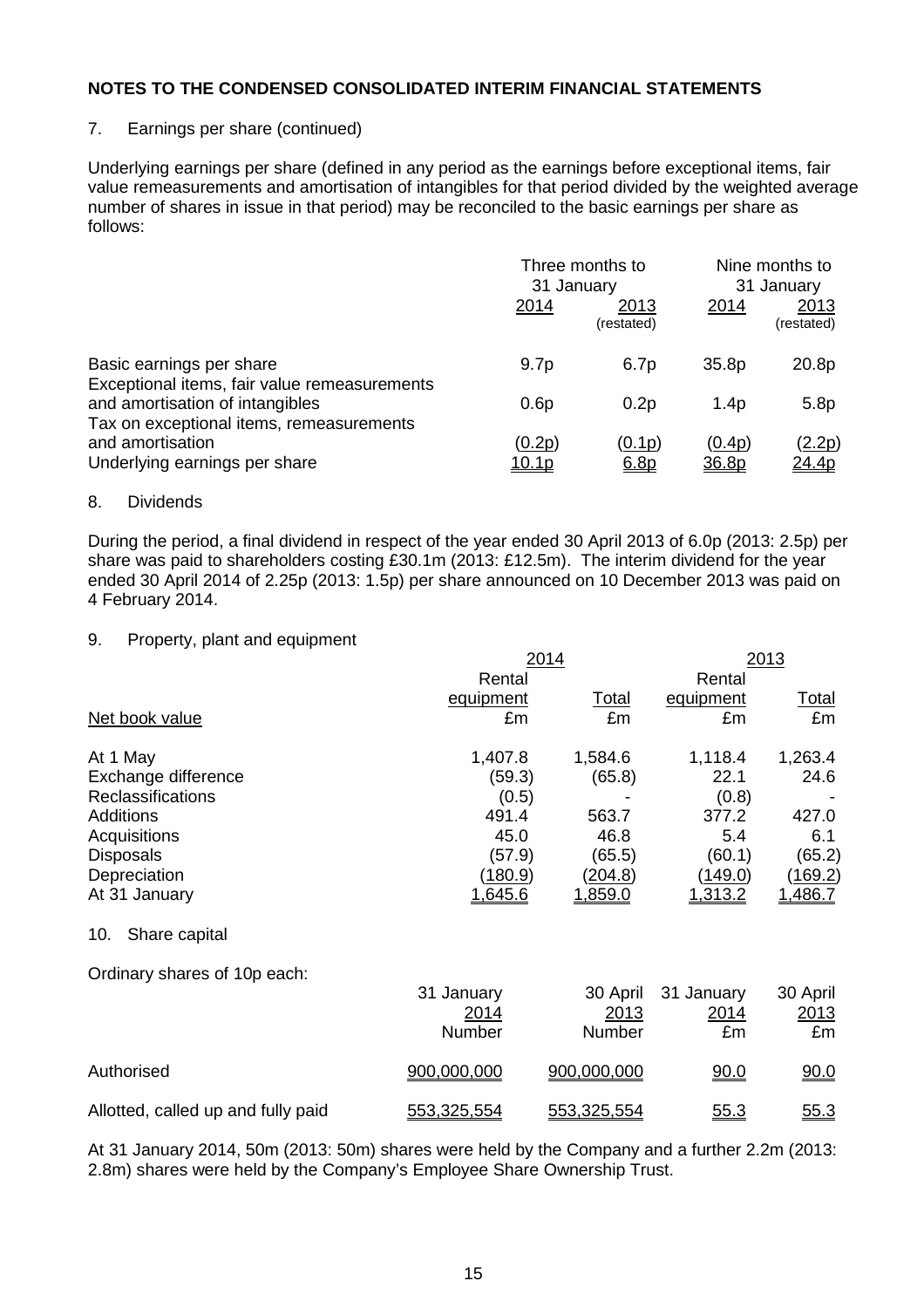11. Notes to the cash flow statement

|                                                                                     | Nine months to 31 January |              |
|-------------------------------------------------------------------------------------|---------------------------|--------------|
|                                                                                     | 2014                      | 2013         |
|                                                                                     | £m                        | £m           |
|                                                                                     |                           | (restated)   |
| Cash flow from operating activities<br>a)                                           |                           |              |
| Operating profit before exceptional items and amortisation                          | 326.6                     | 227.4        |
| Depreciation                                                                        | 204.8                     | 169.2        |
| EBITDA before exceptional items                                                     | 531.4                     | 396.6        |
| Profit on disposal of rental equipment                                              | (15.8)                    | (10.3)       |
| Profit on disposal of other property, plant and equipment                           | (2.4)                     | (1.4)        |
| Increase in inventories                                                             | (0.9)                     | (0.6)        |
| Increase in trade and other receivables                                             | (46.0)                    | (26.9)       |
| Decrease in trade and other payables                                                | (14.0)                    | (11.1)       |
| Other non-cash movements<br>Cash generated from operations before exceptional items | 2.4                       | 2.0          |
| and changes in rental equipment                                                     |                           | <u>348.3</u> |

#### b) Analysis of net debt

Net debt consists of total borrowings less cash and cash equivalents. Borrowings exclude accrued interest. Foreign currency denominated balances are retranslated to pounds sterling at rates of exchange ruling at the balance sheet date.

|                        | 1 May          | Exchange      | Cash         | Debt       | Non-cash   | 31 January     |
|------------------------|----------------|---------------|--------------|------------|------------|----------------|
|                        | 2013           | movement      | flow         | acquired   | movements  | <u>2014</u>    |
|                        | £m             | £m            | £m           | £m         | £m         | £m             |
| Cash                   | (20.3)         | 0.1           | 17.6         | ۰          |            | (2.6)          |
| Debt due within 1 year | 2.2            |               | (1.3)        | 0.6        | 0.8        | 2.3            |
| Debt due after 1 year  | 1,032.2        | <u>(62.9)</u> | 293.9        | 0.8        | <u>2.0</u> | 1,266.0        |
| Total net debt         | <u>1.014.1</u> | <u>(62.8)</u> | <u>310.2</u> | <u>1.4</u> | 2.8        | <u>1,265.7</u> |

Details of the Group's cash and debt are given in the Review of Third Quarter, Balance Sheet and Cash Flow accompanying these condensed consolidated interim financial statements.

#### c) Acquisitions

|                    |              | Nine months to 31 January |
|--------------------|--------------|---------------------------|
|                    | <u> 2014</u> | 2013                      |
|                    | £m           | £m                        |
| Cash consideration | 85.5         | <u>22.6</u>               |

During the period, eight acquisitions were made for a total cash consideration of £86m (2013: £23m), after taking account of net cash acquired of £2.3m. Further details of these are provided in note 12.

#### 12. Acquisitions

During the period, the following acquisitions were completed:

i) On 10 May 2013, A-Plant acquired the entire issued share capital of Accession Group Limited ('Accession'), including its principal trading subsidiary Eve Trakway Limited ('Eve'), for an initial consideration of £28m with deferred consideration of up to £7m payable over the next year depending on profitability. Accession is a specialist rental provider of temporary access solutions to the events and industrial sectors.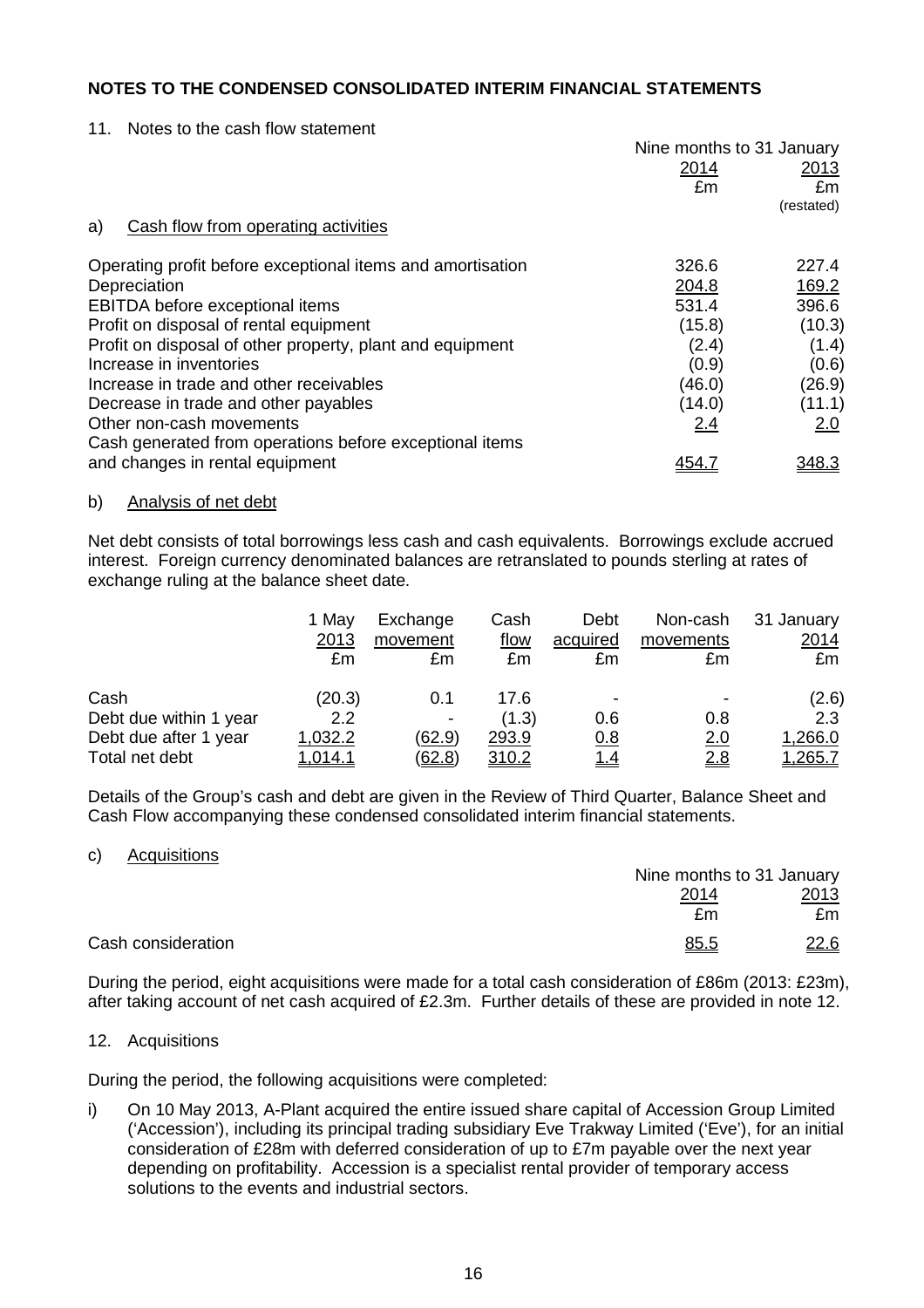### 12. Acquisitions (continued)

- ii) On 1 July 2013, A-Plant acquired the entire issued share capital of Plant and Site Services Holdings Limited, Plant and Site Services Limited, PSS Innovations Limited and P Moloney Plant & Site Services Ireland Limited (together 'PSS') for a cash consideration of £11m. PSS hires and sells specialist jointing equipment, tooling and consumables to utility companies and their contractors across the United Kingdom.
- iii) On 12 July 2013, Sunbelt acquired the business and assets of Worth Supply Co., Inc. ('Worth') for a cash consideration of £0.7m (\$1m). Worth is a general tool rental business.
- iv) On 1 August 2013, Sunbelt acquired the business and assets of M.A.C. Leasing, LLC ('MAC') for a cash consideration of £5m (\$8m). MAC specialises in the rental and service of heating equipment.
- v) On 20 September 2013, Sunbelt acquired the business and assets of Contractors' Equipment Company ('CEC') for a cash consideration of £17m (\$27m). CEC is a four location general tool rental business.
- vi) On 1 November 2013, Sunbelt acquired the business and assets of Coffing-Eastman, Inc., trading as Shamrock Equipment Rental ('Shamrock'), for a cash consideration of £15m (\$24m). Shamrock is a four location energy-related business, renting into the oil and gas industry.
- vii) On 7 November 2013, Sunbelt acquired the business and assets of CG Power Rentals, Inc. ('CG Power') for a cash consideration of £3m (\$5m). CG Power is a two location equipment rental company renting into the oil and gas industry.
- viii) On 20 December 2013, A-Plant acquired the business and assets of Fairview Lifting Gear Services Limited and Fairview Design & Engineering Limited (together 'Fairview') for a cash consideration of £6m. Fairview specialises in the hire, sale and provision of lifting solutions.

The following table sets out the book values of the identifiable assets and liabilities acquired and their fair value to the Group. The fair values have been determined provisionally at the balance sheet date.

|                                            | Acquirees' | Fair value  |
|--------------------------------------------|------------|-------------|
|                                            | book value | to Group    |
|                                            | £m         | £m          |
| <b>Net assets acquired</b>                 |            |             |
| Trade and other receivables                | 11.6       | 11.2        |
| Inventory                                  | 0.8        | 0.6         |
| Property, plant and equipment              |            |             |
| - rental equipment                         | 41.6       | 45.0        |
| - other assets                             | 2.0        | 1.8         |
| Creditors                                  | (7.2)      | (7.6)       |
| Debt                                       | (1.4)      | (1.4)       |
| Current tax                                | (0.5)      | (0.5)       |
| Deferred tax                               | (1.1)      | (3.9)       |
| Intangible assets (brand name, non-compete |            |             |
| agreements and customer relationships)     |            | <u>21.9</u> |
|                                            | 45.8       | 67.1        |
| Consideration:                             |            |             |
| - cash paid (net of cash acquired)         |            | 85.5        |
| - deferred consideration payable in cash   |            | 7.0         |
|                                            |            | 92.5        |
|                                            |            |             |
| Goodwill                                   |            | 25.4        |

The goodwill arising can be attributed to the key management personnel and workforce of the acquired businesses and to the benefits the Group expects to derive from the acquisitions. £10m of the goodwill is expected to be deductible for income tax purposes.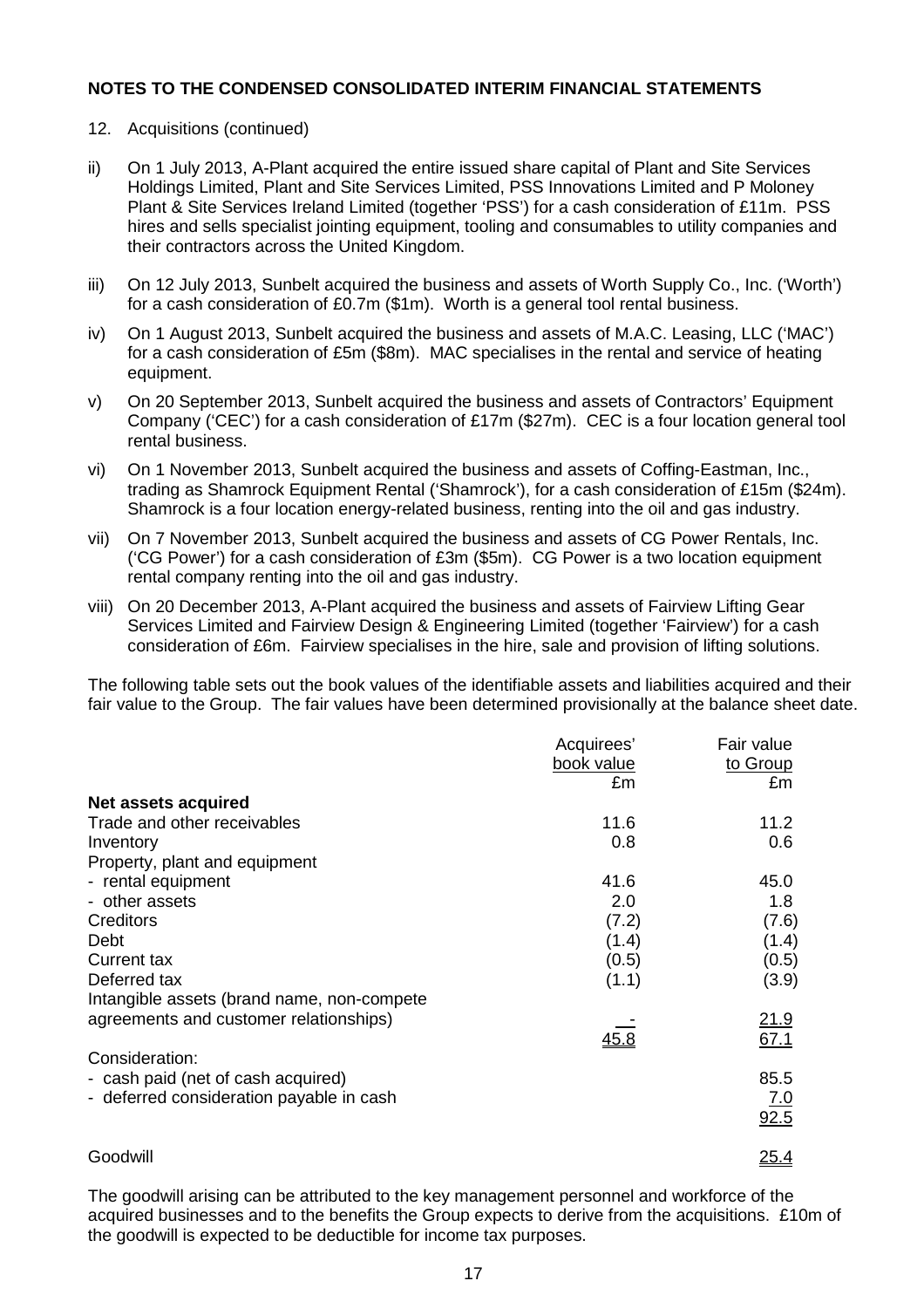### 12. Acquisitions (continued)

Trade receivables at acquisition were £11m at fair value, net of £0.4m provision for debts which may not be collected.

Deferred consideration of up to £7m is payable contingent on Accession meeting or exceeding certain earnings thresholds over the next year.

Accession's revenue and operating profit in the period from the date of acquisition to 31 January 2014 were £21m and £3m respectively.

Apart from Accession, the contribution to revenue and operating profit from all other current period acquisitions from the date of acquisition to 31 January 2014 was not material.

#### 13. Contingent liabilities

There have been no significant changes in contingent liabilities from those reported in the financial statements for the year ended 30 April 2013.

#### 14. Events after the balance sheet date

On 3 February 2014, Sunbelt acquired the business and assets of Winchester Rentals, L.L.C. ('Winchester'), for a cash consideration of £3m (\$4m). Winchester is a single location equipment rental business located in Winchester, Virginia.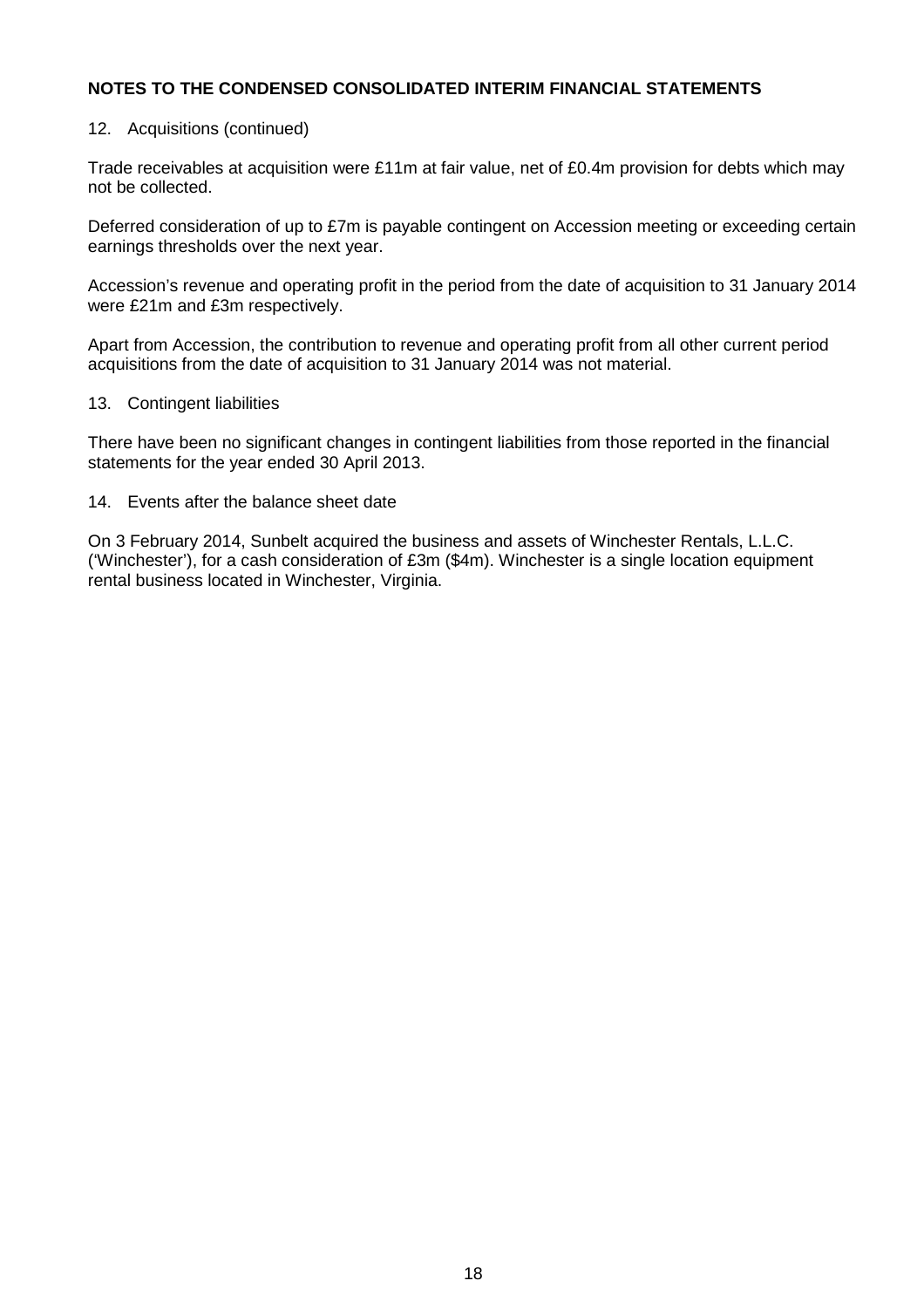## **REVIEW OF THIRD QUARTER, BALANCE SHEET AND CASH FLOW**

## **Third quarter**

|                                           |       | Revenue |              | <b>EBITDA</b> |        | Operating profit |  |
|-------------------------------------------|-------|---------|--------------|---------------|--------|------------------|--|
|                                           | 2014  | 2013    | 2014         | 2013          | 2014   | 2013             |  |
|                                           |       |         |              | (restated)    |        | (restated)       |  |
| Sunbelt in \$m                            | 550.6 | 454.8   | 240.4        | 176.7         | 149.4  | 103.5            |  |
| Sunbelt in £m                             | 336.7 | 284.1   | 146.6        | 110.1         | 90.8   | 64.5             |  |
| A-Plant                                   | 63.4  | 49.8    | 17.9         | 12.9          | 4.0    | 1.7              |  |
| Group central costs                       |       |         | (2.3)        | (2.0)         | (2.3)  | (2.0)            |  |
|                                           | 400.1 | 333.9   | <u>162.2</u> | <u>121.0</u>  | 92.5   | 64.2             |  |
| Net financing costs                       |       |         |              |               | (12.1) | (10.7)           |  |
| <b>Profit before tax and amortisation</b> |       |         |              |               | 80.4   | 53.5             |  |
| Amortisation                              |       |         |              |               | (2.5)  | (1.5)            |  |
| Profit before taxation                    |       |         |              |               | 77.9   | 52.0             |  |
| <b>Margins</b>                            |       |         |              |               |        |                  |  |
| <b>Sunbelt</b>                            |       |         | 43.7%        | 38.8%         | 27.1%  | 22.8%            |  |
| A-Plant                                   |       |         | 28.2%        | 25.7%         | 6.3%   | 3.4%             |  |
| Group                                     |       |         | 40.5%        | 36.3%         | 23.1%  | 19.2%            |  |

Third quarter results continued the trends of recent quarters with Sunbelt's rental revenue growing 21% to \$486m (2013: \$402m). This comprised a 17% increase in fleet on rent and a 3% higher yield. In the UK, A-Plant's third quarter rental revenue grew by 30% to £57m (2013: £44m) including 17% growth in average fleet on rent, and an 11% improvement in yield. Rental revenue growth excluding Eve was 21%, reflecting 10% more fleet on rent and 10% yield improvement.

Total revenue growth for the Group of 22% at constant rates included used equipment sales revenue of £31m (2013: £23m).

Group pre-tax profit before amortisation of intangibles grew to £80m from £53m. This reflected the operating profit growth and net financing costs of £12m (2013 restated: £11m). After £2m of intangible amortisation, the statutory profit before tax was £78m (2013: £52m).

#### **Balance sheet**

#### Fixed assets

Capital expenditure in the nine months totalled £564m (2013: £427m) with £491m invested in the rental fleet (2013: £377m). Expenditure on rental equipment was 87% of total capital expenditure with the balance relating to the delivery vehicle fleet, property improvements and IT equipment. Capital expenditure by division was:

|                                                         |               | 2014          |               | 2013          |
|---------------------------------------------------------|---------------|---------------|---------------|---------------|
|                                                         | Replacement   | Growth        | Total         | <u>Total</u>  |
| Sunbelt in \$m                                          | 254.9         | 432.5         | 687.4         | <u>511.9</u>  |
| Sunbelt in £m<br>A-Plant                                | 155.1<br>39.6 | 263.2<br>33.5 | 418.3<br>73.1 | 322.8<br>54.3 |
| Total rental equipment                                  | <u>194.7</u>  | 296.7         | 491.4         | 377.1         |
| Delivery vehicles, property improvements & IT equipment |               |               | 72.3          | <u>49.9</u>   |
| <b>Total additions</b>                                  |               |               | 563.7         | <u>427.0</u>  |

US demand remained strong and, as a result, \$433m of rental equipment capital expenditure was spent on growth while \$255m was invested in replacement of existing fleet. The growth proportion is estimated on the basis of the assumption that replacement capital expenditure in any period is equal to the original cost of equipment sold.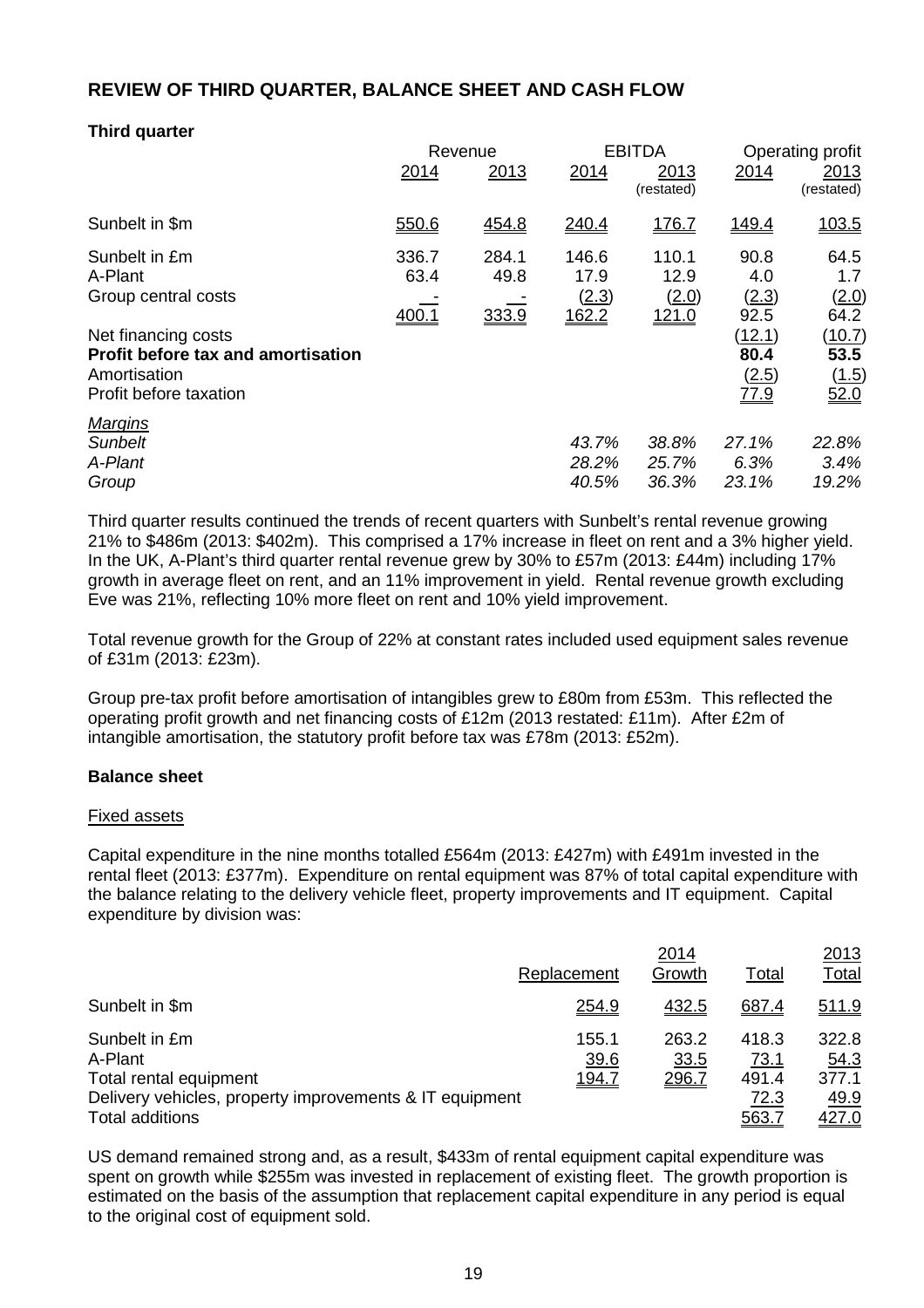The average age of the Group's serialised rental equipment, which constitutes the substantial majority of our fleet, at 31 January 2014 was 29 months (2013: 32 months) on a net book value basis. Sunbelt's fleet had an average age of 28 months (2013: 31 months) while A-Plant's fleet had an average age of 36 months (2013: 39 months).

|                          | Rental fleet at original cost<br>31 Jan 2014<br>30 April 2013<br>LTM average |                              |                       | LTM rental<br>revenue        | <b>LTM</b><br>physical<br>utilisation |                   |
|--------------------------|------------------------------------------------------------------------------|------------------------------|-----------------------|------------------------------|---------------------------------------|-------------------|
| Sunbelt in \$m           | 3,353                                                                        | 2,868                        | 3,084                 | 1,882                        | utilisation<br>61%                    | <u>71%</u>        |
| Sunbelt in £m<br>A-Plant | 2,040<br><u>443</u><br><u>2,483</u>                                          | 1,843<br>369<br><u>2,212</u> | 1,876<br>415<br>2,291 | 1,199<br>229<br><u>1,428</u> | 61%<br>55%                            | 71%<br><u>72%</u> |

Dollar utilisation is defined as rental revenue divided by average fleet at original (or "first") cost and, measured over the last twelve months to 31 January 2014, rose to 61% at Sunbelt (2013: 60%) and 55% at A-Plant (2013: 48%). Physical utilisation is time based utilisation, which is calculated as the daily average of the original cost of equipment on rent as a percentage of the total value of equipment in the fleet at the measurement date. Measured over the last twelve months to 31 January 2014, average physical utilisation was 71% at Sunbelt (2013: 70%) and 72% at A-Plant (2013: 67%). At Sunbelt, physical utilisation is measured for equipment with an original cost in excess of \$7,500 which comprised approximately 93% of its fleet at 31 January 2014.

#### Trade receivables

Receivable days at 31 January were 53 days (2013: 49 days). The bad debt charge for the nine months ended 31 January 2014 as a percentage of total turnover was 0.8% (2013: 0.7%). Trade receivables at 31 January 2014 of £242m (2013: £184m) are stated net of allowances for bad debts and credit notes of £21m (2013: £17m) with the allowance representing 8.0% (2013: 8.7%) of gross receivables.

#### Trade and other payables

Group payable days were 57 days in 2014 (2013: 55 days) with capital expenditure related payables, which have longer payment terms, totalling £62m (2013: £49m). Payment periods for purchases other than rental equipment vary between seven and 60 days and for rental equipment between 30 and 120 days.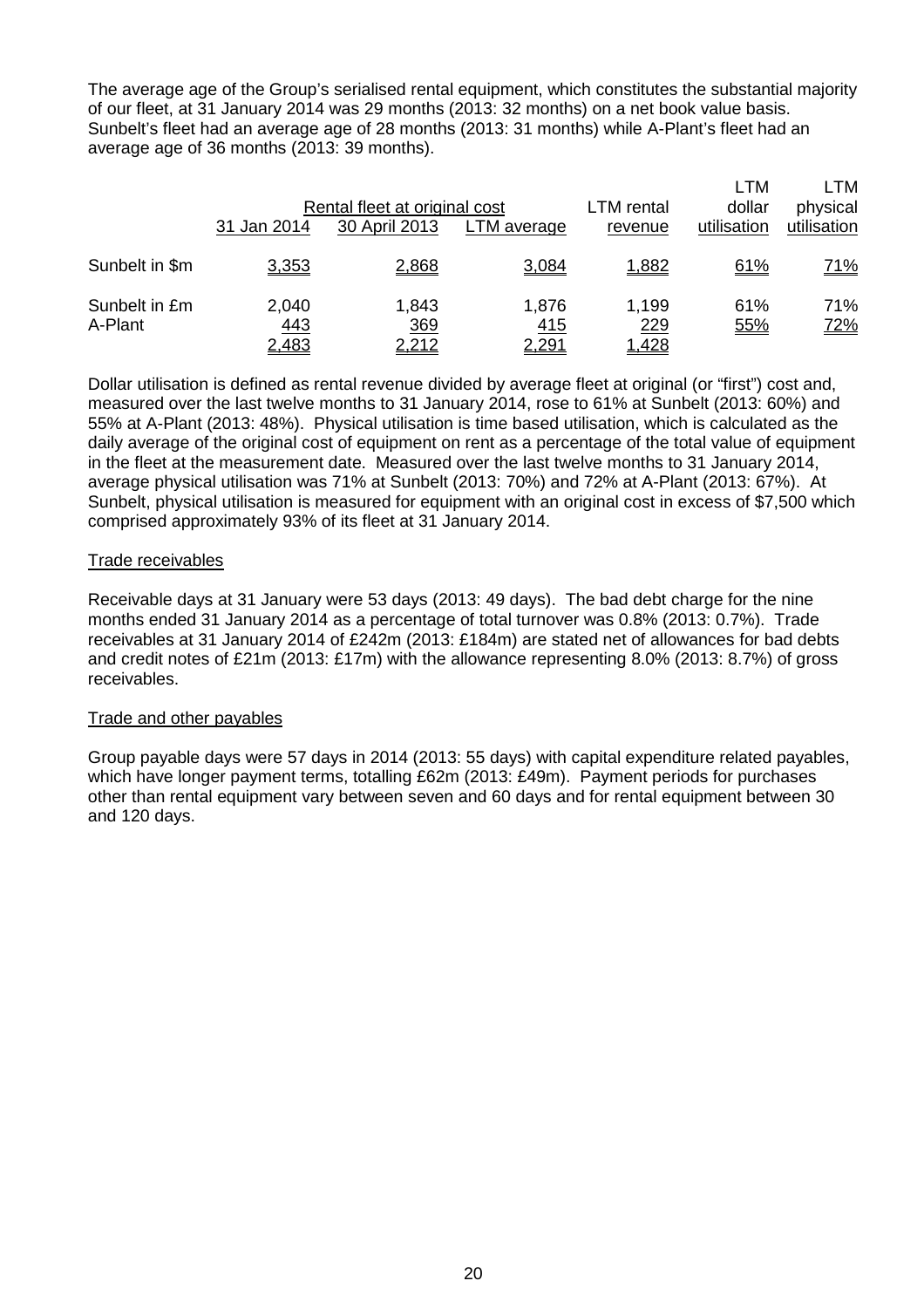#### **Cash flow and net debt**

|                                                       | Nine months to<br>31 January |            | LTM to<br>31 January | Year to<br>30 April |
|-------------------------------------------------------|------------------------------|------------|----------------------|---------------------|
|                                                       |                              |            |                      |                     |
|                                                       | 2014                         | 2013       | 2014                 | 2013                |
|                                                       | £m                           | £m         | £m                   | £m                  |
|                                                       |                              | (restated) |                      | (restated)          |
| <b>EBITDA before exceptional items</b>                | <u>531.4</u>                 | 396.6      | 653.8                | 519.0               |
| Cash inflow from operations before exceptional        |                              |            |                      |                     |
| items and changes in rental equipment                 | 454.7                        | 348.3      | 607.7                | 501.3               |
| Cash conversion ratio*                                | 85.6%                        | 87.8%      | 92.9%                | 96.6%               |
| Replacement rental capital expenditure                | (238.4)                      | (242.5)    | (266.5)              | (270.6)             |
| Payments for non-rental capital expenditure           | (72.9)                       | (50.6)     | (80.6)               | (58.3)              |
| Rental equipment disposal proceeds                    | 59.1                         | 64.9       | 81.8                 | 87.6                |
| Other property, plant and equipment disposal proceeds | 9.9                          | 7.7        | 10.1                 | 7.9                 |
| Tax (net)                                             | (12.6)                       | (5.3)      | (14.1)               | (6.8)               |
| Financing costs                                       | <u>(36.5)</u>                | (36.5)     | (41.5)               | (41.5)              |
| Cash inflow before growth capex and                   |                              |            |                      |                     |
| payment of exceptional costs                          | 163.3                        | 86.0       | 296.9                | 219.6               |
| Growth rental capital expenditure                     | (333.7)                      | (220.0)    | (367.3)              | (253.6)             |
| <b>Exceptional costs</b>                              | (1.8)                        | (15.5)     | (2.1)                | <u>(15.8)</u>       |
| Total cash used in operations                         | (172.2)                      | (149.5)    | (72.5)               | (49.8)              |
| <b>Business acquisitions</b>                          | <u>(85.5)</u>                | (22.6)     | (96.7)               | (33.8)              |
| <b>Total cash absorbed</b>                            | (257.7)                      | (172.1)    | (169.2)              | (83.6)              |
| <b>Dividends</b>                                      | (30.1)                       | (12.5)     | (37.6)               | (20.0)              |
| Purchase of own shares by the ESOT                    | <u>(22.4)</u>                | (10.2)     | (22.4)               | <u>(10.2)</u>       |
| Increase in net debt                                  | <u>(310.2)</u>               | (194.8)    | <u>(229.2)</u>       | <u>(113.8)</u>      |

\* Cash inflow from operations before exceptional items and changes in rental equipment as a percentage of EBITDA before exceptional items.

Cash inflow from operations before payment of exceptional costs and the net investment in the rental fleet increased by 31% to £455m. Reflecting a higher level of working capital due to higher activity levels, the nine month cash conversion ratio was 86% (2013: 88%).

Total payments for capital expenditure (rental equipment and other PPE) in the nine months were £645m (2013: £513m). Disposal proceeds received totalled £69m, giving net payments for capital expenditure of £576m in the nine months (2013: £440m). Financing costs paid totalled £36m (2013: £37m) while tax payments were £13m (2013: £5m).

Accordingly, in the nine months the Group generated £163m (2013: £86m) of net cash before discretionary investments made to enlarge the size and hence earning capacity of its rental fleet. After growth investment, payment of exceptional costs (closed property costs and financing costs in the prior year) and acquisitions, there was a net cash outflow of £258m (2013: £172m).

#### Net debt

|                                                     | 31 January     |                | 30 April       |
|-----------------------------------------------------|----------------|----------------|----------------|
|                                                     | 2014           | 2013           | 2013           |
|                                                     | £m             | £m             | £m             |
| First priority senior secured bank debt             | 711.6          | 765.7          | 716.7          |
| Finance lease obligations                           | 4.5            | 3.1            | 2.9            |
| 6.5% second priority senior secured notes, due 2022 | 552.2          | 308.9          | 314.8          |
|                                                     | 1,268.3        | 1,077.7        | 1,034.4        |
| Cash and cash equivalents                           | (2.6)          | (1.1)          | <u>(20.3)</u>  |
| Total net debt                                      | <u>1,265.7</u> | <u>1.076.6</u> | <u>1.014.1</u> |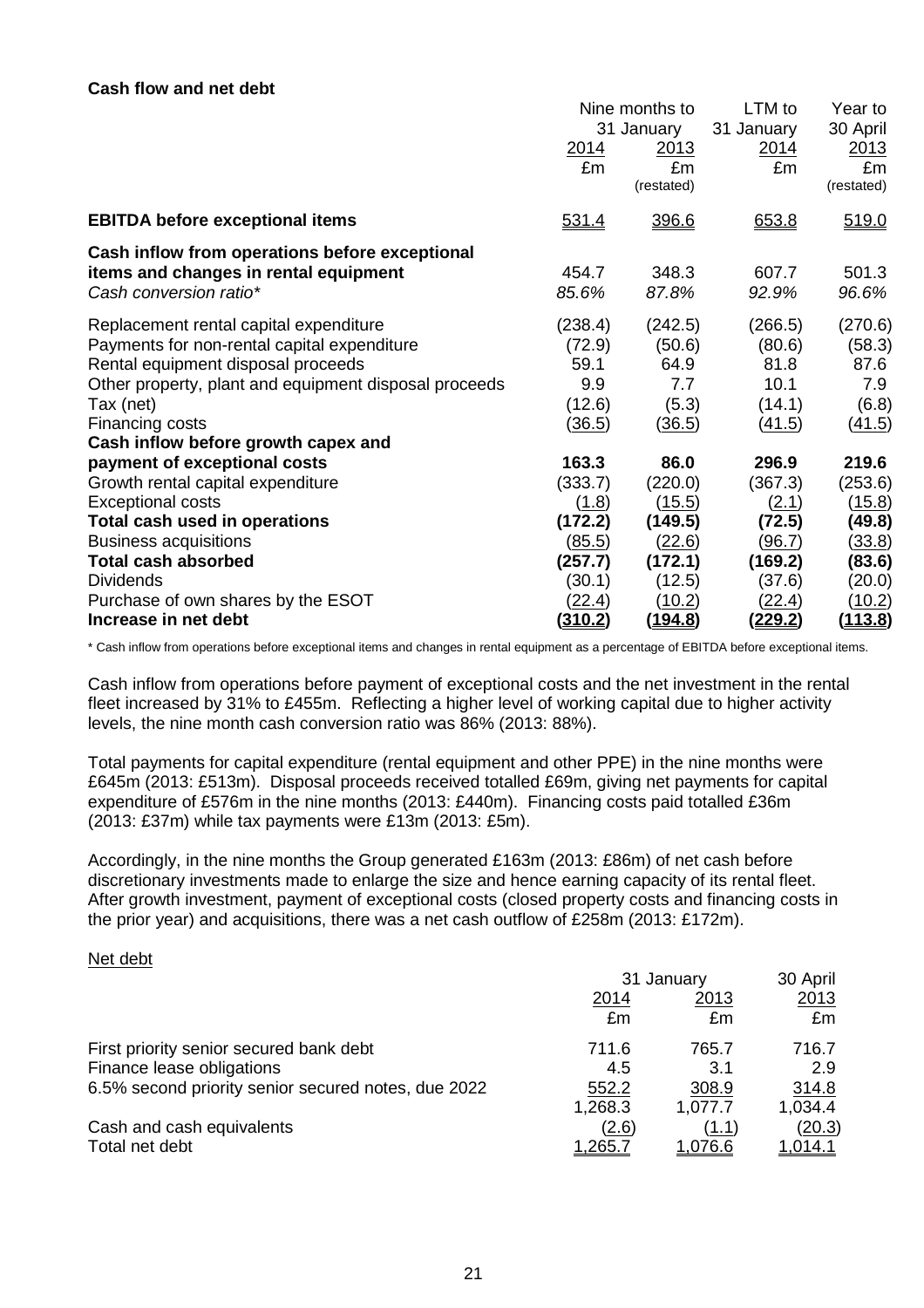Net debt at 31 January 2014 was £1,266m with the increase since 30 April 2013 reflecting principally the net cash outflow set out above, partially offset by £63m of currency translation effect. The Group's EBITDA for the twelve months ended 31 January 2014 was £654m and the ratio of net debt to EBITDA was therefore 2.0 times at 31 January 2014 (2013: 2.2 times) on a constant currency basis and 1.9 times (2013: 2.2 times) on a reported basis.

Under the terms of our asset-based senior bank facility, \$2.0bn is committed until August 2018, whilst the \$900m senior secured notes mature in July 2022. Our debt facilities therefore remain committed for the long term, with an average of 6 years remaining. The weighted average interest cost of these facilities (including non-cash amortisation of deferred debt raising costs) is approximately 4%. The terms of the \$900m senior secured notes are such that financial performance covenants are only measured at the time new debt is raised.

There are two financial performance covenants under the first priority senior bank facility:

- funded debt to LTM EBITDA before exceptional items not to exceed 4.0 times; and
- a fixed charge ratio (comprising LTM EBITDA before exceptional items less LTM net capital expenditure paid in cash over the sum of scheduled debt repayments plus cash interest, cash tax payments and dividends paid in the last twelve months) which must be equal to or greater than 1.0 times.

These covenants do not apply when excess availability (the difference between the borrowing base and net facility utilisation) exceeds \$200m. At 31 January 2014, excess availability under the bank facility was \$790m (\$667m at 30 April 2013), with an additional \$645m of suppressed availability, meaning that covenants were not measured at 31 January 2014 and are unlikely to be measured in forthcoming quarters.

As a matter of good practice, we calculate the covenant ratios each quarter. At 31 January 2014, as a result of the significant investment in our rental fleet, the fixed charge ratio, as expected, did not meet the covenant requirement whilst the leverage ratio did so comfortably. The fact the fixed charge ratio is currently below 1.0 times does not cause concern given the strong availability and management's ability to flex capital expenditure downwards at short notice. Accordingly, the interim financial statements are prepared on a going concern basis.

#### **Principal risks and uncertainties**

Risks and uncertainties in achieving the Group's objectives for the remainder of the financial year, together with assumptions, estimates, judgements and critical accounting policies used in preparing financial information remain unchanged from those detailed in the 2013 Annual Report and Accounts on pages 18 to 26. Our business is subject to significant fluctuations in performance from quarter to quarter as a result of seasonal effects. Commercial construction activity tends to increase in the summer and during extended periods of mild weather and to decrease in the winter and during extended periods of inclement weather. Furthermore, due to the incidence of public holidays in the US and the UK, there are more billing days in the first half of our financial year than the second half leading to our revenues normally being higher in the first half. On a quarterly basis, the second quarter is typically our strongest quarter, followed by the first and then the third and fourth quarters.

In addition, the current trading and outlook section of the interim statement provides commentary on market and economic conditions for the remainder of the year.

Fluctuations in the value of the US dollar with respect to the pound sterling have had, and may continue to have, a significant impact on our financial condition and results of operations as reported in pounds due to the majority of our assets, liabilities, revenues and costs being denominated in US dollars. At 31 January 2014, 93% of our debt was denominated in US dollars and represented approximately 68% of the value of dollar-denominated net assets (other than debt) providing a partial, but substantial, hedge against currency fluctuations. The dollar interest payable on this debt also limits the impact of changes in the dollar exchange rate on our pre-tax profits and earnings. Based on the current currency mix of our profits and on dollar debt levels, interest and exchange rates at 31 January 2014, a 1% change in the US dollar exchange rate would impact pre-tax profit by £3m.